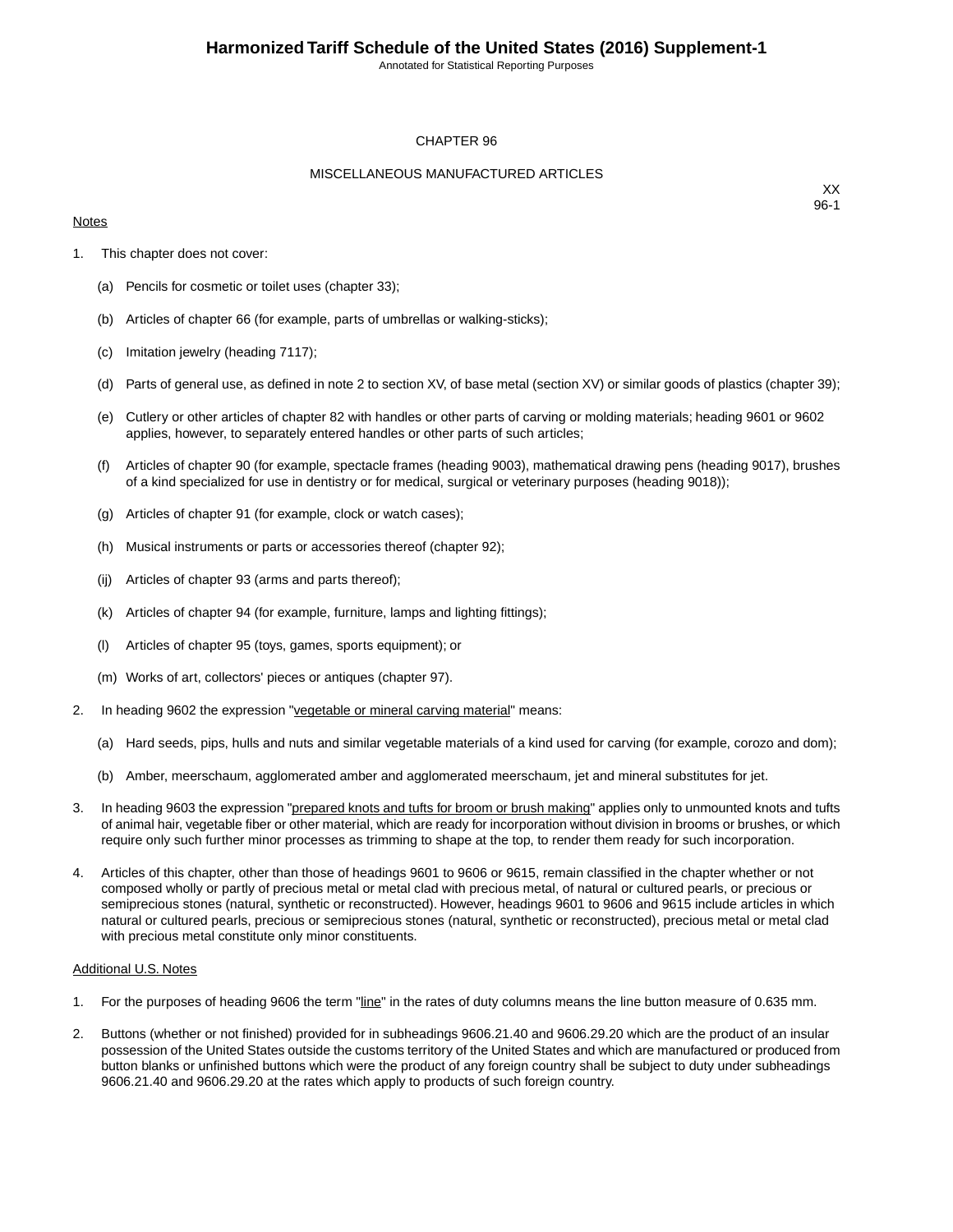Annotated for Statistical Reporting Purposes

| Heading/      | Stat.       |                                                                                                                                                                                                                                                                                                                                                                             | Unit           |         | Rates of Duty                                                                         |     |
|---------------|-------------|-----------------------------------------------------------------------------------------------------------------------------------------------------------------------------------------------------------------------------------------------------------------------------------------------------------------------------------------------------------------------------|----------------|---------|---------------------------------------------------------------------------------------|-----|
| Subheading    | Suf-<br>fix | <b>Article Description</b>                                                                                                                                                                                                                                                                                                                                                  | of<br>Quantity | General | 1<br>Special                                                                          | 2   |
| 9601          |             | Worked ivory, bone, tortoise-shell, horn, antlers, coral,<br>mother-of-pearl and other animal carving material, and articles                                                                                                                                                                                                                                                |                |         |                                                                                       |     |
| 9601.10.00 00 |             | of these materials (including articles obtained by molding):                                                                                                                                                                                                                                                                                                                |                |         |                                                                                       | 35% |
| 9601.90       |             | Other:                                                                                                                                                                                                                                                                                                                                                                      |                |         |                                                                                       |     |
| 9601.90.20    | 00          |                                                                                                                                                                                                                                                                                                                                                                             |                |         |                                                                                       | 35% |
| 9601.90.40 00 |             | Coral, cut but not set, and cameos, suitable for use in                                                                                                                                                                                                                                                                                                                     |                |         | Free (A, AU, BH,<br>CA, CL, CO, D, E,<br>IL, JO, KR, MA,<br>MX, OM, P, PA,            | 10% |
| 9601.90.60 00 |             | Of bone, horn, hoof, whalebone, quill or any                                                                                                                                                                                                                                                                                                                                |                |         | PE, SG)                                                                               | 25% |
| 9601.90.80 00 |             |                                                                                                                                                                                                                                                                                                                                                                             |                |         | Free (A, AU, BH,                                                                      | 20% |
|               |             |                                                                                                                                                                                                                                                                                                                                                                             |                |         | CA, CL, CO, D, E,<br>IL, JO, KR, MA,<br>MX, OM, P, PA,<br>PE, SG)                     |     |
| 9602.00       |             | Worked vegetable or mineral carving material and articles of<br>these materials; molded or carved articles of wax, of stearin,<br>of natural gums or natural resins, of modeling pastes, and other<br>molded or carved articles, not elsewhere specified or included;<br>worked, unhardened gelatin (except gelatin of heading 3503)<br>and articles of unhardened gelatin: |                |         |                                                                                       |     |
| 9602.00.10    |             |                                                                                                                                                                                                                                                                                                                                                                             |                | 3%      | Free (A, AU, BH,<br>CA, CL, CO, D, E,<br>IL, JO, KR, MA,<br>MX, OM, P, PA,<br>PE, SG) | 25% |
|               | 40          |                                                                                                                                                                                                                                                                                                                                                                             |                |         |                                                                                       |     |
|               | 80          |                                                                                                                                                                                                                                                                                                                                                                             |                |         |                                                                                       |     |
| 9602.00.40    | 00          |                                                                                                                                                                                                                                                                                                                                                                             |                | 1.8%    | Free (A, AU, BH,<br>CA, CL, CO, D, E,<br>IL, JO, KR, MA,<br>MX, OM, P, PA,<br>PE, SG) | 20% |
| 9602.00.50    |             |                                                                                                                                                                                                                                                                                                                                                                             |                | 2.7%    | Free (A, AU, BH,<br>CA, CL, CO, D, E,<br>IL, JO, KR, MA,<br>MX, OM, P, PA,            | 20% |
|               | 10          |                                                                                                                                                                                                                                                                                                                                                                             |                |         | PE, SG)                                                                               |     |
|               | 80          |                                                                                                                                                                                                                                                                                                                                                                             |                |         |                                                                                       |     |
|               |             |                                                                                                                                                                                                                                                                                                                                                                             |                |         |                                                                                       |     |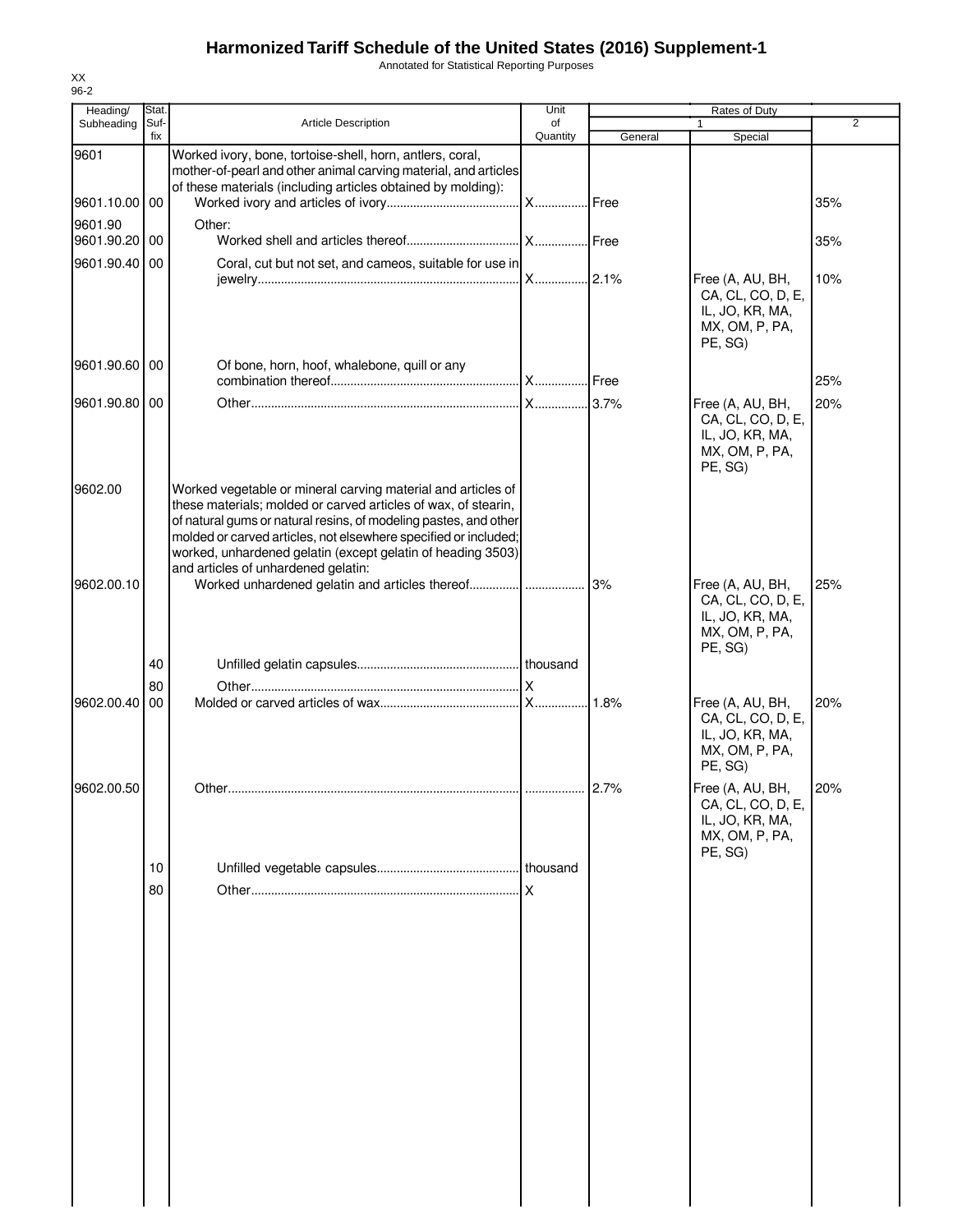Annotated for Statistical Reporting Purposes

| Heading/        | Stat.       |                                                                                                                                                                                                                                                                                                                                                                                                                                                                                                                  | Unit               |         | Rates of Duty                                                                                     |                |
|-----------------|-------------|------------------------------------------------------------------------------------------------------------------------------------------------------------------------------------------------------------------------------------------------------------------------------------------------------------------------------------------------------------------------------------------------------------------------------------------------------------------------------------------------------------------|--------------------|---------|---------------------------------------------------------------------------------------------------|----------------|
| Subheading      | Suf-<br>fix | <b>Article Description</b>                                                                                                                                                                                                                                                                                                                                                                                                                                                                                       | of<br>Quantity     | General | Special                                                                                           | $\overline{2}$ |
| 9603<br>9603.10 |             | Brooms, brushes (including brushes constituting parts of<br>machines, appliances or vehicles), hand-operated mechanical<br>floor sweepers, not motorized, mops and feather dusters;<br>prepared knots and tufts for broom or brush making; paint pads<br>and rollers; squeegees (other than roller squeegees):<br>Brooms and brushes, consisting of twigs or other vegetable<br>materials bound together, with or without handles:<br>Whiskbrooms, wholly or in part of broom corn:<br>Valued not over 96¢ each: |                    |         |                                                                                                   |                |
| 9603.10.05 00   |             | In any calendar year prior to the entry, or<br>withdrawal from warehouse for comsumption,<br>of 61,655 dozen whiskbrooms classifiable<br>under subheadings 9603.10.05 to 9603.10.35,                                                                                                                                                                                                                                                                                                                             | No                 | .8%     | Free (A+, AU, BH,<br>CA, CL, CO, D, E,<br>IL, JO, KR, MA,<br>MX, OM, P, PA,<br>PE, SG)            | 20%            |
| 9603.10.15 00   |             |                                                                                                                                                                                                                                                                                                                                                                                                                                                                                                                  | .l No…………l 5¢ each |         | Free (A+, AU, BH,<br>CA, CL, CO, D, E,<br>IL, JO, KR, MA,<br>MX, OM, P, PA,<br>PE, SG)            | 12¢ each       |
| 9603.10.35 00   |             |                                                                                                                                                                                                                                                                                                                                                                                                                                                                                                                  |                    |         | Free (A+, AU, BH,<br>CA, CL, CO, D, E,<br>IL, JO, MA, MX,<br>OM, P, PA, PE,<br>SG)<br>7% (KR)     | 32%            |
| 9603.10.40 00   |             | Other brooms, wholly or in part of broom corn:<br>Valued not over 96¢ each:<br>In any calendar year prior to the entry, or<br>withdrawal from warehouse for consumption,<br>of 121,478 dozen brooms classifiable under<br>subheadings 9603.10.40 to 9603.10.60,                                                                                                                                                                                                                                                  | No 8%              |         | Free (A+, AU, BH,<br>CA, CL, CO, D, E,                                                            | 20%            |
| 9603.10.50 00   |             |                                                                                                                                                                                                                                                                                                                                                                                                                                                                                                                  |                    |         | IL, JO, KR, MA,<br>MX, OM, P, PA,<br>PE, SG)<br>Free (A+, AU, BH,                                 | 32¢ each       |
|                 |             |                                                                                                                                                                                                                                                                                                                                                                                                                                                                                                                  |                    |         | CA, CL, CO, D, E,<br>IL, JO, MA, MX,<br>OM, P, PA, PE,<br>SG)<br>16¢ each (KR)                    |                |
| 9603.10.60      | 00          |                                                                                                                                                                                                                                                                                                                                                                                                                                                                                                                  | No                 | 32%     | Free (A+, AU, BH,<br>CA, CL, CO, D, E,<br>IL, JO, MA, MX,<br>OM, P, PA, PE,<br>SG)                | 32%            |
| 9603.10.90      | 00          |                                                                                                                                                                                                                                                                                                                                                                                                                                                                                                                  | No                 | 10%     | 16% (KR)<br>Free (A, AU, BH,<br>CA, CL, CO, D, E,<br>IL, JO, KR, MA,<br>MX, OM, P, PA,<br>PE, SG) | 25%            |
|                 |             |                                                                                                                                                                                                                                                                                                                                                                                                                                                                                                                  |                    |         |                                                                                                   |                |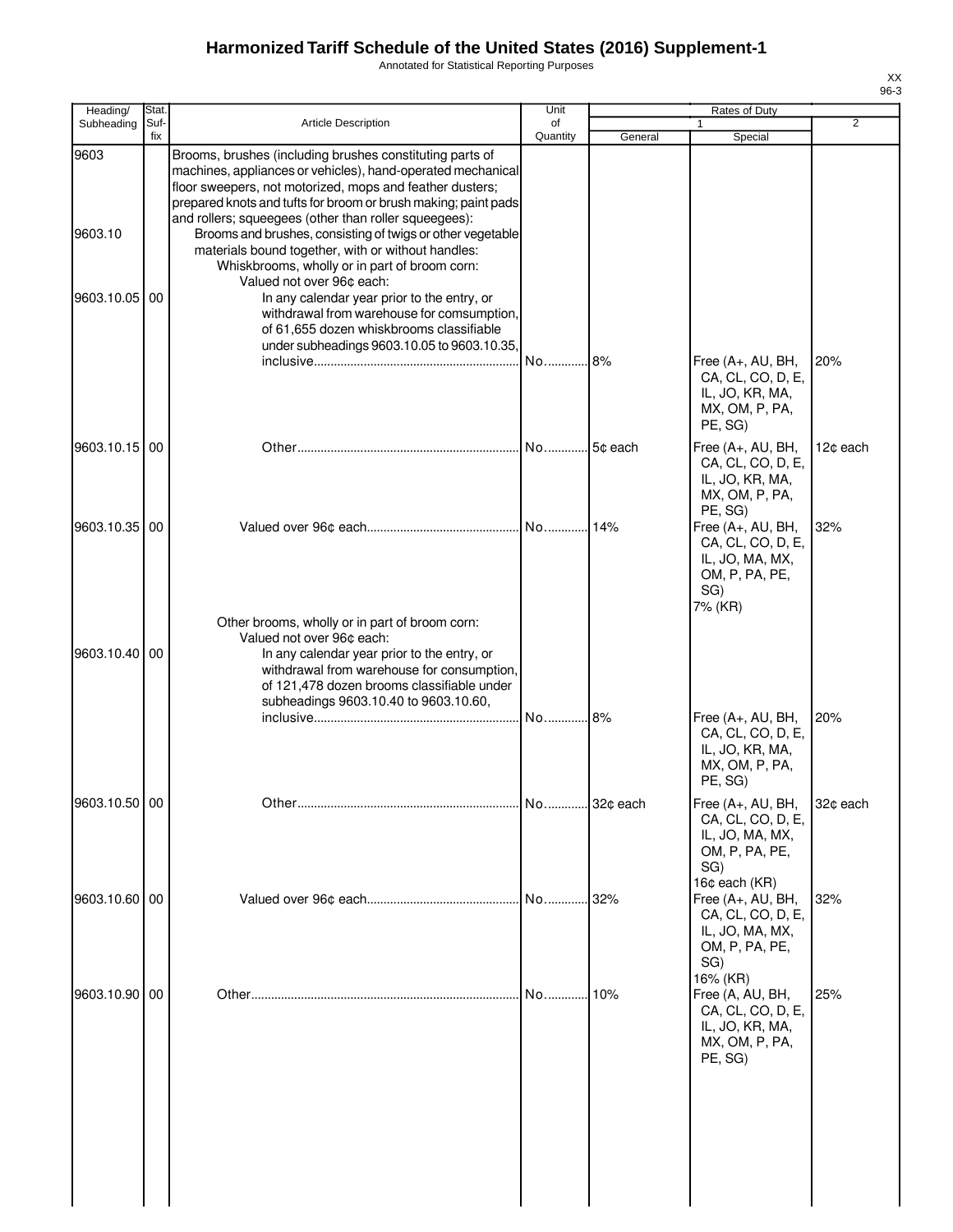Annotated for Statistical Reporting Purposes

| Heading/      | Stat.       |                                                                                                                                                                                                                                                                                                                                                                                                                                                                                                        | Unit           | Rates of Duty |                                                                                                           |                  |
|---------------|-------------|--------------------------------------------------------------------------------------------------------------------------------------------------------------------------------------------------------------------------------------------------------------------------------------------------------------------------------------------------------------------------------------------------------------------------------------------------------------------------------------------------------|----------------|---------------|-----------------------------------------------------------------------------------------------------------|------------------|
| Subheading    | Suf-<br>fix | <b>Article Description</b>                                                                                                                                                                                                                                                                                                                                                                                                                                                                             | of<br>Quantity | General       | $\mathbf{1}$<br>Special                                                                                   | 2                |
| 9603 (con.)   |             | Brooms, brushes (including brushes constituting parts of<br>machines, appliances or vehicles), hand-operated mechanical<br>floor sweepers, not motorized, mops and feather dusters;<br>prepared knots and tufts for broom or brush making; paint pads<br>and rollers; squeegees (other than roller squeegees): (con.)<br>Toothbrushes, shaving brushes, hair brushes, nail brushes,<br>eyelash brushes and other toilet brushes for use on the<br>person, including such brushes constituting parts of |                |               |                                                                                                           |                  |
| 9603.21.00 00 |             | appliances:<br>Toothbrushes, including dental-plate brushes No Free                                                                                                                                                                                                                                                                                                                                                                                                                                    |                |               |                                                                                                           | $2¢$ each + 50%  |
| 9603.29       |             | Other:                                                                                                                                                                                                                                                                                                                                                                                                                                                                                                 |                |               |                                                                                                           |                  |
| 9603.29.40    |             |                                                                                                                                                                                                                                                                                                                                                                                                                                                                                                        |                |               | Free (A, AU, BH,<br>CA, CL, CO, D, E,<br>IL, JO, KR, MA,<br>MX, OM, P, PA,<br>PE, SG)                     | 1¢each + 50%     |
|               | 10          |                                                                                                                                                                                                                                                                                                                                                                                                                                                                                                        |                |               |                                                                                                           |                  |
|               | 90          |                                                                                                                                                                                                                                                                                                                                                                                                                                                                                                        |                |               |                                                                                                           |                  |
| 9603.29.80    |             |                                                                                                                                                                                                                                                                                                                                                                                                                                                                                                        |                |               | $0.3$ ¢ each + 3.6% Free (A, AU, BH,<br>CA, CL, CO, D, E,<br>IL, JO, KR, MA,<br>MX, OM, P, PA,<br>PE, SG) | 1 $c$ each + 50% |
|               | 10          |                                                                                                                                                                                                                                                                                                                                                                                                                                                                                                        |                |               |                                                                                                           |                  |
|               | 90          |                                                                                                                                                                                                                                                                                                                                                                                                                                                                                                        |                |               |                                                                                                           |                  |
| 9603.30       |             | Artists' brushes, writing brushes and similar brushes for<br>the application of cosmetics:                                                                                                                                                                                                                                                                                                                                                                                                             |                |               |                                                                                                           |                  |
| 9603.30.20 00 |             |                                                                                                                                                                                                                                                                                                                                                                                                                                                                                                        |                |               | Free (A, AU, BH,<br>CA, CL, CO, D, E,<br>IL, JO, KR, MA,<br>MX, OM, P, PA,<br>PE, SG)                     | 40%              |
| 9603.30.40 00 |             |                                                                                                                                                                                                                                                                                                                                                                                                                                                                                                        |                |               |                                                                                                           | 40%              |
| 9603.30.60 00 |             |                                                                                                                                                                                                                                                                                                                                                                                                                                                                                                        |                |               |                                                                                                           | 40%              |
| 9603.40       |             | Paint, distemper, varnish or similar brushes (other than<br>brushes of subheading 9603.30); paint pads and rollers:                                                                                                                                                                                                                                                                                                                                                                                    |                |               |                                                                                                           |                  |
| 9603.40.20 00 |             |                                                                                                                                                                                                                                                                                                                                                                                                                                                                                                        |                |               | Free (A, AU, BH,<br>CA, CL, CO, D, E,<br>IL, JO, KR, MA,<br>MX, OM, P, PA,<br>PE, SG)                     | 50%              |
| 9603.40.40    |             |                                                                                                                                                                                                                                                                                                                                                                                                                                                                                                        |                | 4%            | Free (A, AU, BH,<br>CA, CL, CO, D, E,<br>IL, JO, KR, MA,<br>MX, OM, P, PA,<br>PE, SG)                     | 50%              |
|               | 20          |                                                                                                                                                                                                                                                                                                                                                                                                                                                                                                        |                |               |                                                                                                           |                  |
|               | 40          |                                                                                                                                                                                                                                                                                                                                                                                                                                                                                                        |                |               |                                                                                                           |                  |
|               | 60          |                                                                                                                                                                                                                                                                                                                                                                                                                                                                                                        |                |               |                                                                                                           |                  |
| 9603.50.00 00 |             | Other brushes constituting parts of machines, appliances                                                                                                                                                                                                                                                                                                                                                                                                                                               |                |               |                                                                                                           |                  |
|               |             |                                                                                                                                                                                                                                                                                                                                                                                                                                                                                                        | No Free        |               |                                                                                                           | 35%              |
|               |             |                                                                                                                                                                                                                                                                                                                                                                                                                                                                                                        |                |               |                                                                                                           |                  |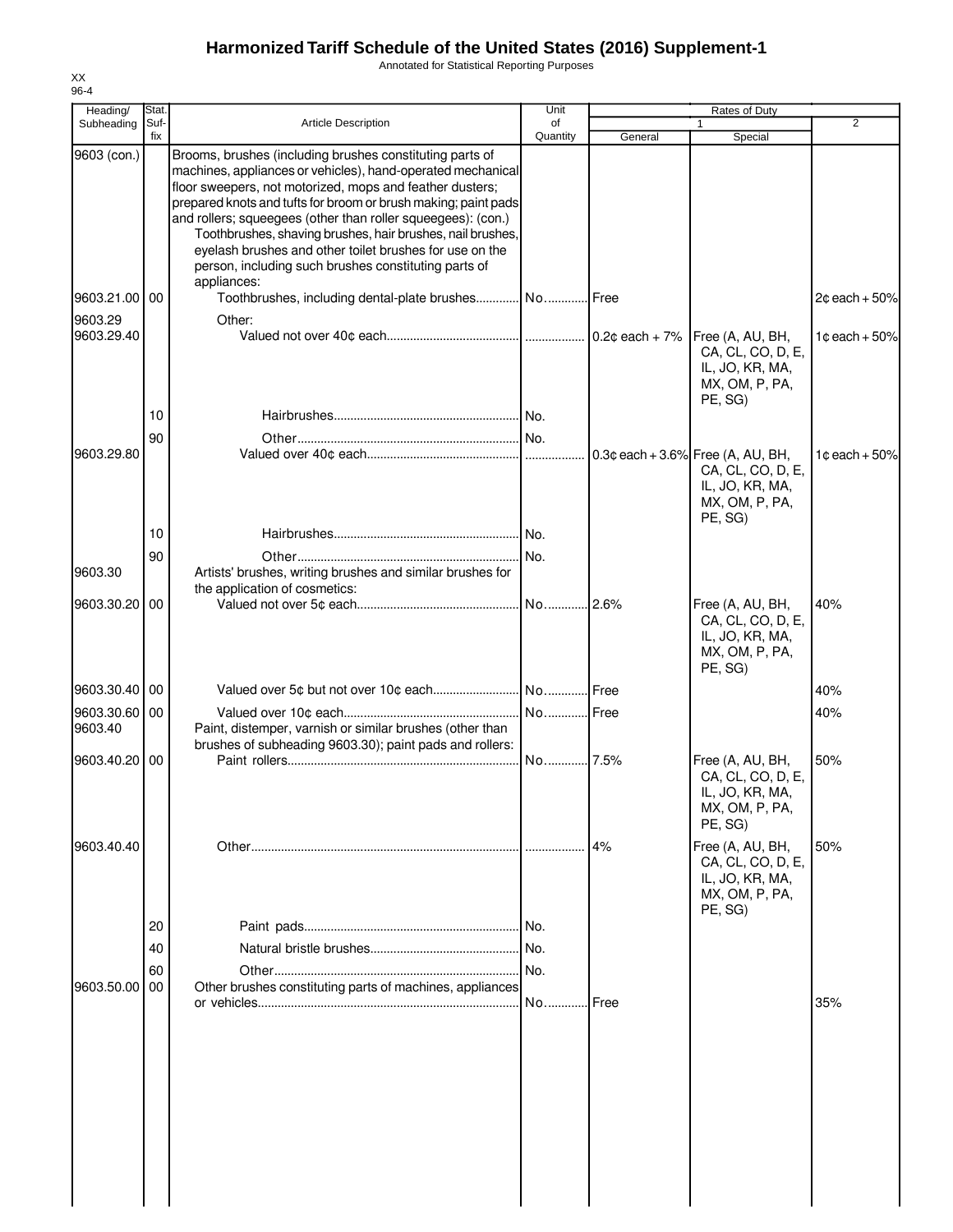Annotated for Statistical Reporting Purposes

| Quantity<br>fix<br>General<br>Special<br>Brooms, brushes (including brushes constituting parts of<br>9603 (con.)<br>machines, appliances or vehicles), hand-operated mechanical<br>floor sweepers, not motorized, mops and feather dusters;<br>prepared knots and tufts for broom or brush making; paint pads<br>and rollers; squeegees (other than roller squeegees): (con.)<br>9603.90<br>Other:<br>9603.90.40 00<br>45%<br>9603.90.80<br>50%<br>Free (A, AU, BH,<br>CA, CL, CO, D, E,<br>IL, JO, KR, MA,<br>MX, OM, P, PA,<br>PE, SG)<br>10<br>20<br>30<br>40<br>50<br>40%<br>Free (A, AU, BH,<br>CA, CL, CO, D, E,<br>IL, JO, KR, MA,<br>MX, OM, P, PA,<br>PE, SG)<br>9605.00.00<br>00 Travel sets for personal toilet, sewing or shoe or clothes<br>cleaning (other than manicure and pedicure sets of heading<br>Free (A, AU, BH,<br>45%<br>CA, CL, CO, D, E,<br>IL, JO, KR, MA,<br>MX, OM, P, PA,<br>PE, SG) | Heading/   | Stat. |                     | Unit | Rates of Duty |                |
|---------------------------------------------------------------------------------------------------------------------------------------------------------------------------------------------------------------------------------------------------------------------------------------------------------------------------------------------------------------------------------------------------------------------------------------------------------------------------------------------------------------------------------------------------------------------------------------------------------------------------------------------------------------------------------------------------------------------------------------------------------------------------------------------------------------------------------------------------------------------------------------------------------------------|------------|-------|---------------------|------|---------------|----------------|
|                                                                                                                                                                                                                                                                                                                                                                                                                                                                                                                                                                                                                                                                                                                                                                                                                                                                                                                     | Subheading | Suf-  | Article Description | of   | $\mathbf{1}$  | $\overline{2}$ |
|                                                                                                                                                                                                                                                                                                                                                                                                                                                                                                                                                                                                                                                                                                                                                                                                                                                                                                                     |            |       |                     |      |               |                |
|                                                                                                                                                                                                                                                                                                                                                                                                                                                                                                                                                                                                                                                                                                                                                                                                                                                                                                                     |            |       |                     |      |               |                |
|                                                                                                                                                                                                                                                                                                                                                                                                                                                                                                                                                                                                                                                                                                                                                                                                                                                                                                                     |            |       |                     |      |               |                |
|                                                                                                                                                                                                                                                                                                                                                                                                                                                                                                                                                                                                                                                                                                                                                                                                                                                                                                                     |            |       |                     |      |               |                |
|                                                                                                                                                                                                                                                                                                                                                                                                                                                                                                                                                                                                                                                                                                                                                                                                                                                                                                                     |            |       |                     |      |               |                |
|                                                                                                                                                                                                                                                                                                                                                                                                                                                                                                                                                                                                                                                                                                                                                                                                                                                                                                                     |            |       |                     |      |               |                |
|                                                                                                                                                                                                                                                                                                                                                                                                                                                                                                                                                                                                                                                                                                                                                                                                                                                                                                                     |            |       |                     |      |               |                |
|                                                                                                                                                                                                                                                                                                                                                                                                                                                                                                                                                                                                                                                                                                                                                                                                                                                                                                                     |            |       |                     |      |               |                |
|                                                                                                                                                                                                                                                                                                                                                                                                                                                                                                                                                                                                                                                                                                                                                                                                                                                                                                                     |            |       |                     |      |               |                |
|                                                                                                                                                                                                                                                                                                                                                                                                                                                                                                                                                                                                                                                                                                                                                                                                                                                                                                                     |            |       |                     |      |               |                |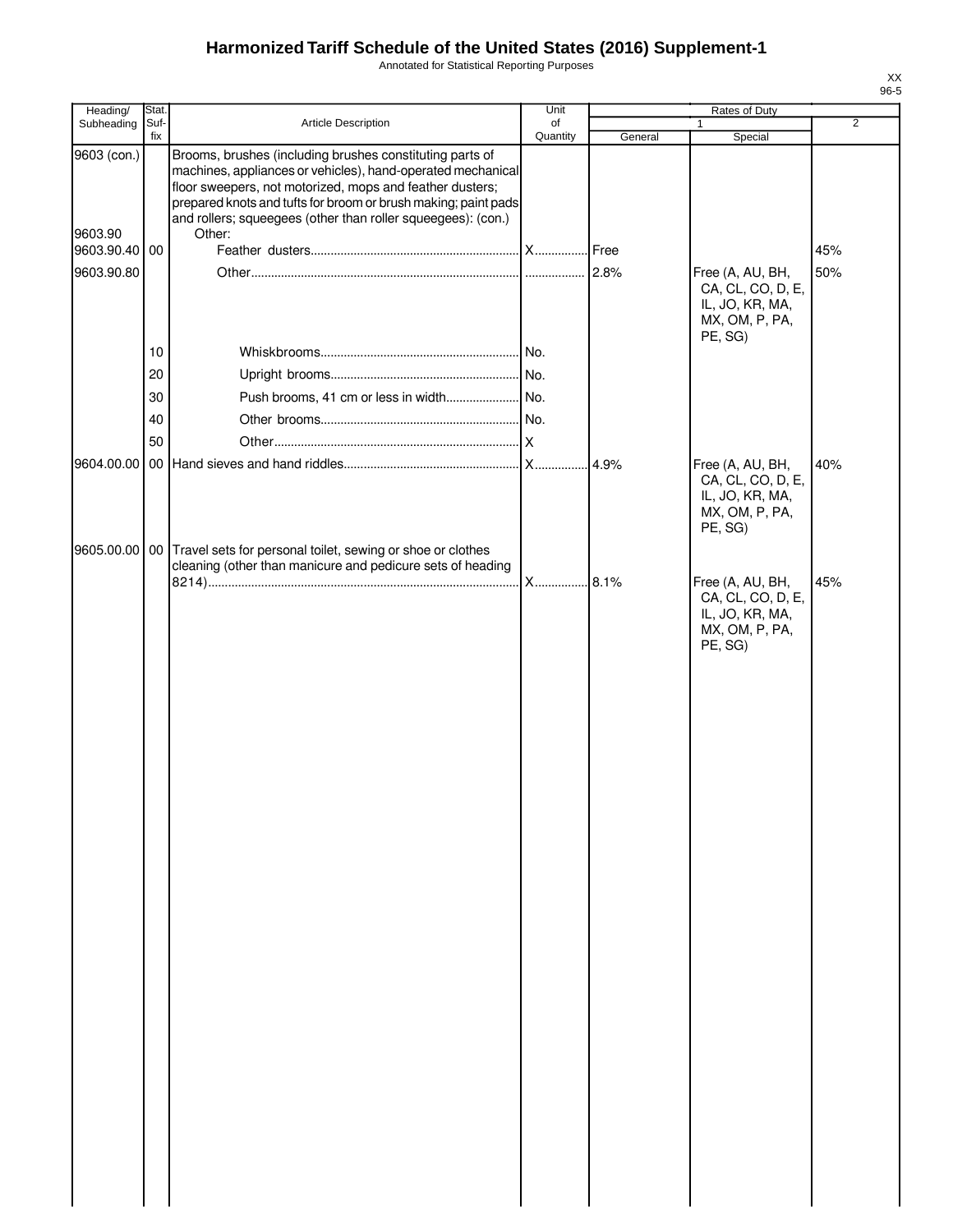Annotated for Statistical Reporting Purposes

| Heading/              | Stat. |                                                                                                                                                                                                      | Unit     |         | Rates of Duty                                                                                                   |                                 |
|-----------------------|-------|------------------------------------------------------------------------------------------------------------------------------------------------------------------------------------------------------|----------|---------|-----------------------------------------------------------------------------------------------------------------|---------------------------------|
| Subheading            | Suf-  | <b>Article Description</b>                                                                                                                                                                           | of       |         |                                                                                                                 | $\overline{2}$                  |
|                       | fix   |                                                                                                                                                                                                      | Quantity | General | Special                                                                                                         |                                 |
| 9606<br>9606.10       |       | Buttons, press-fasteners, snap-fasteners and press-studs,<br>button molds and other parts of these articles; button blanks:<br>Press-fasteners, snap-fasteners and press-studs and parts<br>thereof: |          |         |                                                                                                                 |                                 |
| 9606.10.40 00         |       | Valued not over 20¢ per dozen pieces or parts X                                                                                                                                                      |          | 3.5%    | Free (A, AU, B, BH,<br>CA, CL, CO, D, E,<br>IL, JO, KR, MA,<br>MX, OM, P, PA,<br>PE, SG)                        | 60%                             |
| 9606.10.80 00         |       | Buttons:                                                                                                                                                                                             |          | .2.7%   | Free (A, AU, B, BH,<br>CA, CL, CO, D, E,<br>IL, JO, KR, MA,<br>MX, OM, P, PA,<br>PE, SG)                        | 65%                             |
| 9606.21<br>9606.21.20 | 00    | Of plastics, not covered with textile material:                                                                                                                                                      | gross    | Free    |                                                                                                                 | 45%                             |
| 9606.21.40            | 00    | Of acrylic resin, of polyester resin or of both such                                                                                                                                                 |          |         |                                                                                                                 |                                 |
|                       |       |                                                                                                                                                                                                      | gross    |         | $0.3$ ¢/line/ gross + Free (A, AU, B, BH,                                                                       | $1.5$ c/line/                   |
|                       |       |                                                                                                                                                                                                      | gr.lines | 4.6%    | CA, CL, CO, D, E,<br>IL, JO, KR, MA,<br>MX, OM, P, PA,<br>PE, SG)                                               | gross $+25%$                    |
| 9606.21.60 00         |       |                                                                                                                                                                                                      | aross    | 4.7%    | Free (A, AU, B, BH, 45%<br>CA, CL, CO, D, E,<br>IL, JO, KR, MA,<br>MX, OM, P, PA,<br>PE, SG)                    |                                 |
| 9606.22.00 00         |       | Of base metal, not covered with textile material gross                                                                                                                                               |          | l Free  |                                                                                                                 | 45%                             |
| 9606.29               |       | Other:                                                                                                                                                                                               |          |         |                                                                                                                 |                                 |
| 9606.29.20            | 00    | Of acrylic resin, of polyester resin or of both such                                                                                                                                                 |          |         |                                                                                                                 |                                 |
|                       |       | resins, covered with textile material                                                                                                                                                                | gross    |         | $0.3$ ¢/line/ gross + Free (A, AU, BH,                                                                          | $1.5$ ¢/line/                   |
|                       |       |                                                                                                                                                                                                      | gr.lines | 4.5%    | CA, CL, CO, D, E,<br>IL, JO, KR, MA,<br>MX, OM, P, PA,<br>PE, SG)                                               | gross $+25%$                    |
|                       |       | Other:                                                                                                                                                                                               |          |         |                                                                                                                 |                                 |
| 9606.29.40            | 00    |                                                                                                                                                                                                      | gr.lines | $+2.5%$ | . gross 0.18¢/line/ gross Free (A, AU, BH,<br>CA, CL, CO, D, E,<br>IL, JO, KR, MA,<br>MX, OM, P, PA,<br>PE, SG) | 1.75¢/line/<br>$\arccos + 25\%$ |
| 9606.29.60 00         |       |                                                                                                                                                                                                      | gross    | .2.9%   | Free (A, AU, BH,<br>CA, CL, CO, D, E,<br>IL, JO, KR, MA,<br>MX, OM, P, PA,<br>PE, SG)                           | 45%                             |
| 9606.30<br>9606.30.40 | 00    | Button molds and other parts of buttons; button blanks:                                                                                                                                              | X        | Free    |                                                                                                                 | 45%                             |
|                       |       |                                                                                                                                                                                                      |          |         |                                                                                                                 |                                 |
| 9606.30.80            | 00    |                                                                                                                                                                                                      | <b>X</b> | 6%      | Free (A, AU, BH,<br>CA, CL, CO, D, E,<br>IL, JO, KR, MA,<br>MX, OM, P, PA,<br>PE, SG)                           | 45%                             |
|                       |       |                                                                                                                                                                                                      |          |         |                                                                                                                 |                                 |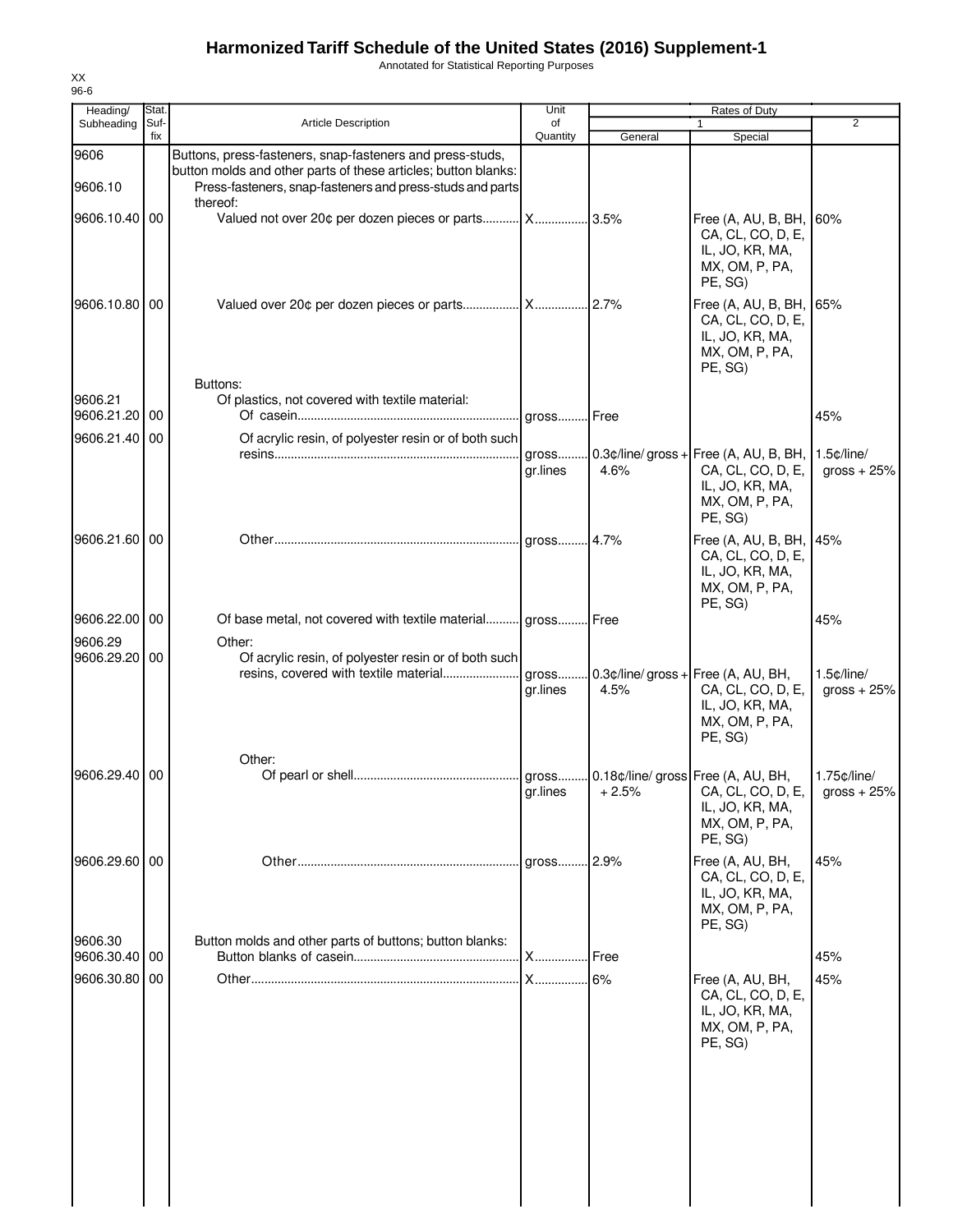Annotated for Statistical Reporting Purposes

| Heading/      | Stat.       |                                                                                                                                                                                                                                                                                                                                                                         | Unit           |         | Rates of Duty                                                                                              |                 |
|---------------|-------------|-------------------------------------------------------------------------------------------------------------------------------------------------------------------------------------------------------------------------------------------------------------------------------------------------------------------------------------------------------------------------|----------------|---------|------------------------------------------------------------------------------------------------------------|-----------------|
| Subheading    | Suf-<br>fix | <b>Article Description</b>                                                                                                                                                                                                                                                                                                                                              | of<br>Quantity | General | 1<br>Special                                                                                               | $\overline{2}$  |
| 9607          |             | Slide fasteners and parts thereof:                                                                                                                                                                                                                                                                                                                                      |                |         |                                                                                                            |                 |
|               |             | Slide fasteners:                                                                                                                                                                                                                                                                                                                                                        |                |         |                                                                                                            |                 |
| 9607.11.00 00 |             |                                                                                                                                                                                                                                                                                                                                                                         |                |         | Free (A, AU, B, BH,<br>CA, CL, CO, D, E,<br>IL, JO, KR, MA,<br>MX, OM, P, PA,<br>PE, SG)                   | 66%             |
| 9607.19.00    |             |                                                                                                                                                                                                                                                                                                                                                                         |                | 13%     | Free (A, AU, B, BH,<br>CA, CL, CO, D, E,<br>IL, JO, MA, MX,<br>OM, P, PA, PE,<br>SG)                       | 66%             |
|               | 20          |                                                                                                                                                                                                                                                                                                                                                                         |                |         | 6.5% (KR)                                                                                                  |                 |
|               | 40          | Fitted with continuous plastic filament No.                                                                                                                                                                                                                                                                                                                             |                |         |                                                                                                            |                 |
|               | 60          |                                                                                                                                                                                                                                                                                                                                                                         |                |         |                                                                                                            |                 |
| 9607.20.00    |             |                                                                                                                                                                                                                                                                                                                                                                         |                | 11.5%   | Free (A, AU, B, BH,<br>CA, CL, CO, D, E,<br>IL, JO, MA, MX,<br>OM, P, PA, PE,<br>SG)<br>5.7% (KR)          | 66%             |
|               | 40          |                                                                                                                                                                                                                                                                                                                                                                         |                |         |                                                                                                            |                 |
| 9608          | 80          | Ball point pens; felt tipped and other porous-tipped pens and<br>markers; fountain pens, stylograph pens and other pens;<br>duplicating styli; propelling or sliding pencils (for example,<br>mechanical pencils); pen-holders, pencil-holders and similar<br>holders; parts (including caps and clips) of the foregoing<br>articles, other than those of heading 9609: |                |         |                                                                                                            |                 |
| 9608.10.00 00 |             |                                                                                                                                                                                                                                                                                                                                                                         |                |         | $0.8$ ¢ each + 5.4% Free (A, AU, BH,<br>CA, CL, CO, D, E,<br>IL, JO, KR, MA,<br>MX, OM, P, PA,<br>PE, SG)  | $6¢$ each + 40% |
| 9608.20.00 00 |             | Felt tipped and other porous-tipped pens and markers gross 4%                                                                                                                                                                                                                                                                                                           |                |         | Free (A, AU, BH,<br>CA, CL, CO, D, E,<br>IL, JO, KR, MA,<br>MX, OM, P, PA,<br>PE, SG)                      | 40%             |
| 9608.30.00    |             | Fountain pens, stylograph pens and other pens                                                                                                                                                                                                                                                                                                                           |                |         | $0.4$ ¢ each + 2.7% Free (A+, AU, BH,<br>CA, CL, CO, D, E,<br>IL, JO, KR, MA,<br>MX, OM, P, PA,<br>PE, SG) | $6¢$ each + 40% |
|               | 31          |                                                                                                                                                                                                                                                                                                                                                                         |                |         |                                                                                                            |                 |
| 9608.40       | 39          | Propelling or sliding pencils (for example, mechanical<br>pencils):                                                                                                                                                                                                                                                                                                     |                |         |                                                                                                            |                 |
| 9608.40.40 00 |             | With a mechanical action for extending, or for                                                                                                                                                                                                                                                                                                                          |                |         | Free (A, AU, BH,                                                                                           | 41.5%           |
|               |             |                                                                                                                                                                                                                                                                                                                                                                         |                |         | CA, CL, CO, D, E,<br>IL, JO, KR, MA,<br>MX, OM, P, PA,<br>PE, SG)                                          |                 |
| 9608.40.80 00 |             |                                                                                                                                                                                                                                                                                                                                                                         |                |         |                                                                                                            | 45%             |
|               |             |                                                                                                                                                                                                                                                                                                                                                                         |                |         |                                                                                                            |                 |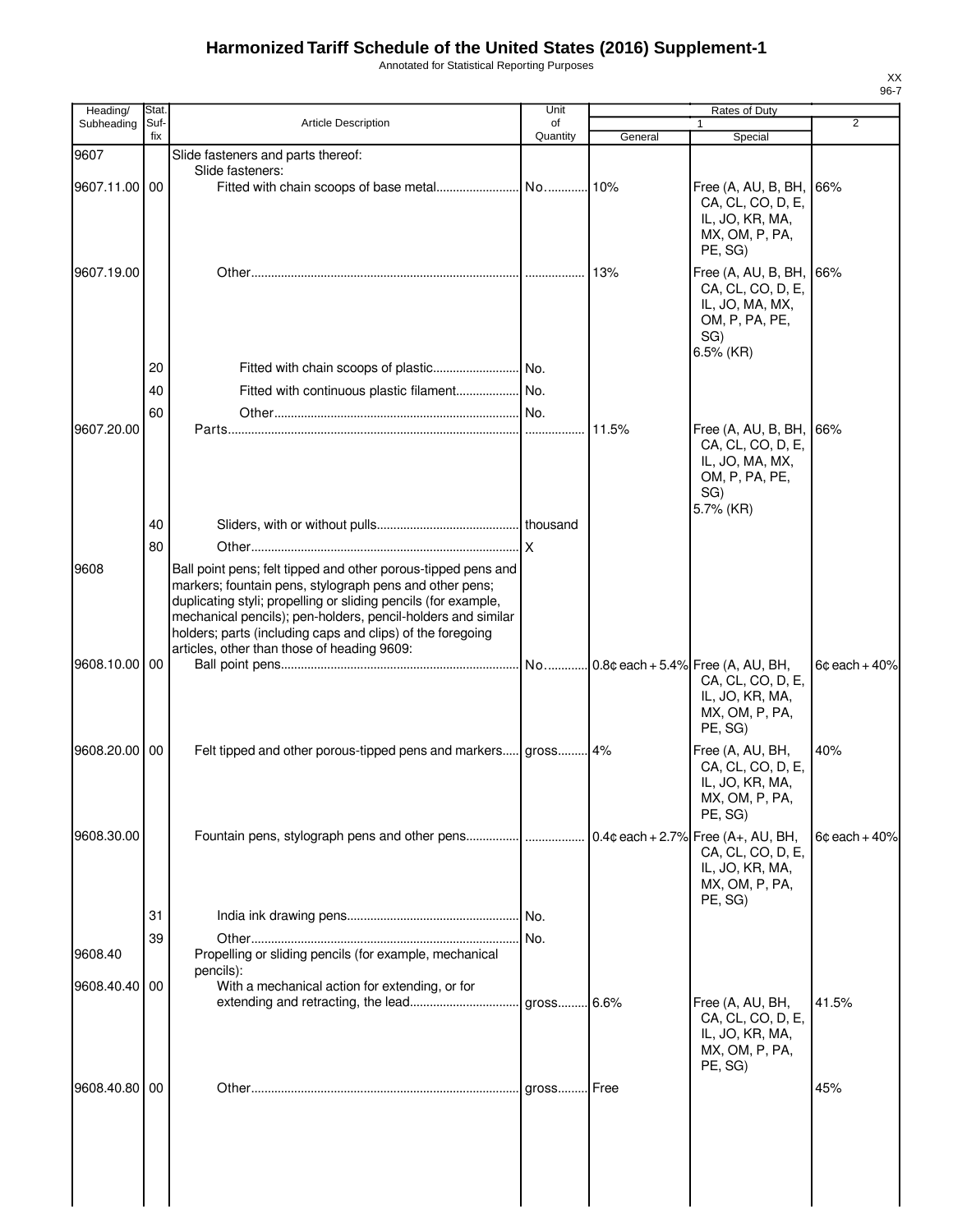Annotated for Statistical Reporting Purposes

| Heading/                     | Stat.       |                                                                                                                                                                                                                                                                                                                                                                                                                                        | Unit           |                                                                                   | Rates of Duty                                                                                                                  |                                                                            |
|------------------------------|-------------|----------------------------------------------------------------------------------------------------------------------------------------------------------------------------------------------------------------------------------------------------------------------------------------------------------------------------------------------------------------------------------------------------------------------------------------|----------------|-----------------------------------------------------------------------------------|--------------------------------------------------------------------------------------------------------------------------------|----------------------------------------------------------------------------|
| Subheading                   | Suf-<br>fix | <b>Article Description</b>                                                                                                                                                                                                                                                                                                                                                                                                             | of<br>Quantity | General                                                                           | 1<br>Special                                                                                                                   | $\overline{2}$                                                             |
| 9608 (con.)<br>9608.50.00 00 |             | Ball point pens; felt tipped and other porous-tipped pens and<br>markers; fountain pens, stylograph pens and other pens;<br>duplicating styli; propelling or sliding pencils (for example,<br>mechanical pencils); pen-holders, pencil-holders and similar<br>holders; parts (including caps and clips) of the foregoing<br>articles, other than those of heading 9609: (con.)<br>Sets of articles from two or more of the subheadings |                | The rate<br>applicable to<br>each article in<br>the absence of<br>this subheading | Free (A+, AU, BH,<br>CA, CL, CO, D, E,<br>IL, JO, KR, MA,<br>MX, OM, P, PA,<br>PE, SG)                                         | The rate<br>applicable, to<br>each article<br>in the<br>absence of<br>this |
| 9608.60.00                   | 00          | Refills for ball point pens, comprising the ball point and ink                                                                                                                                                                                                                                                                                                                                                                         | No             |                                                                                   | $0.4$ ¢ each + 2.7% Free (A, AU, BH,<br>CA, CL, CO, D, E,<br>IL, JO, MA, MX,<br>OM, P, PA, PE,<br>SG)<br>$0.2$ ceach+1.3% (KR) | subheading<br>$6¢$ each + 40%                                              |
|                              |             | Other:                                                                                                                                                                                                                                                                                                                                                                                                                                 |                |                                                                                   |                                                                                                                                |                                                                            |
| 9608.91.00<br>9608.99        | 00          | Other:                                                                                                                                                                                                                                                                                                                                                                                                                                 |                |                                                                                   |                                                                                                                                | 20¢/gross                                                                  |
| 9608.99.20                   | 00          |                                                                                                                                                                                                                                                                                                                                                                                                                                        |                |                                                                                   | CA, CL, CO, D, E,<br>IL, JO, KR, MA,<br>MX, OM, P, PA,<br>PE, SG)                                                              | $6¢$ each + 40%                                                            |
| 9608.99.30 00                |             |                                                                                                                                                                                                                                                                                                                                                                                                                                        |                | 3.5%                                                                              | Free (A, AU, BH,<br>CA, CL, CO, D, E,<br>IL, JO, KR, MA,<br>MX, OM, P, PA,<br>PE, SG)                                          | \$2.50/thou-<br>sand $+40%$                                                |
| 9608.99.40 00                |             | Other:<br>Parts of articles provided for in subheadings<br>9608.10 and 9608.30 (other than balls for ball                                                                                                                                                                                                                                                                                                                              | No             | Free                                                                              |                                                                                                                                | $6¢$ each + 40%                                                            |
| 9608.99.60 00                |             |                                                                                                                                                                                                                                                                                                                                                                                                                                        |                |                                                                                   |                                                                                                                                | 45%                                                                        |
| 9609                         |             | Pencils (other than those pencils of heading 9608), crayons,<br>pencil leads, pastels, drawing charcoals, writing or drawing<br>chalks and tailors' chalks:                                                                                                                                                                                                                                                                            |                |                                                                                   |                                                                                                                                |                                                                            |
| 9609.10.00 00                |             | Pencils and crayons, with leads encased in a rigid                                                                                                                                                                                                                                                                                                                                                                                     | aross          | $14¢$ /gross +<br>4.3%                                                            | Free (A, AU, BH,<br>CA, CL, CO, D, E,<br>IL, JO, KR, MA,<br>MX, OM, P, PA,<br>PE, SG)                                          | $50¢/gross +$<br>30%                                                       |
| 9609.20<br>9609.20.20 00     |             | Pencil leads, black or colored:<br>Not over 1.5 mm in maximum cross-sectional                                                                                                                                                                                                                                                                                                                                                          |                |                                                                                   |                                                                                                                                | 20¢/gross                                                                  |
| 9609.20.40 00                |             | Over 1.5 mm in maximum cross-sectional                                                                                                                                                                                                                                                                                                                                                                                                 |                |                                                                                   |                                                                                                                                |                                                                            |
| 9609.90                      |             | Other:                                                                                                                                                                                                                                                                                                                                                                                                                                 |                |                                                                                   |                                                                                                                                | 6¢/gross                                                                   |
| 9609.90.40                   | 00          |                                                                                                                                                                                                                                                                                                                                                                                                                                        |                |                                                                                   |                                                                                                                                | 25%                                                                        |
| 9609.90.80                   | 00          |                                                                                                                                                                                                                                                                                                                                                                                                                                        |                |                                                                                   |                                                                                                                                | $50¢/gross +$<br>30%                                                       |
|                              |             |                                                                                                                                                                                                                                                                                                                                                                                                                                        |                |                                                                                   |                                                                                                                                |                                                                            |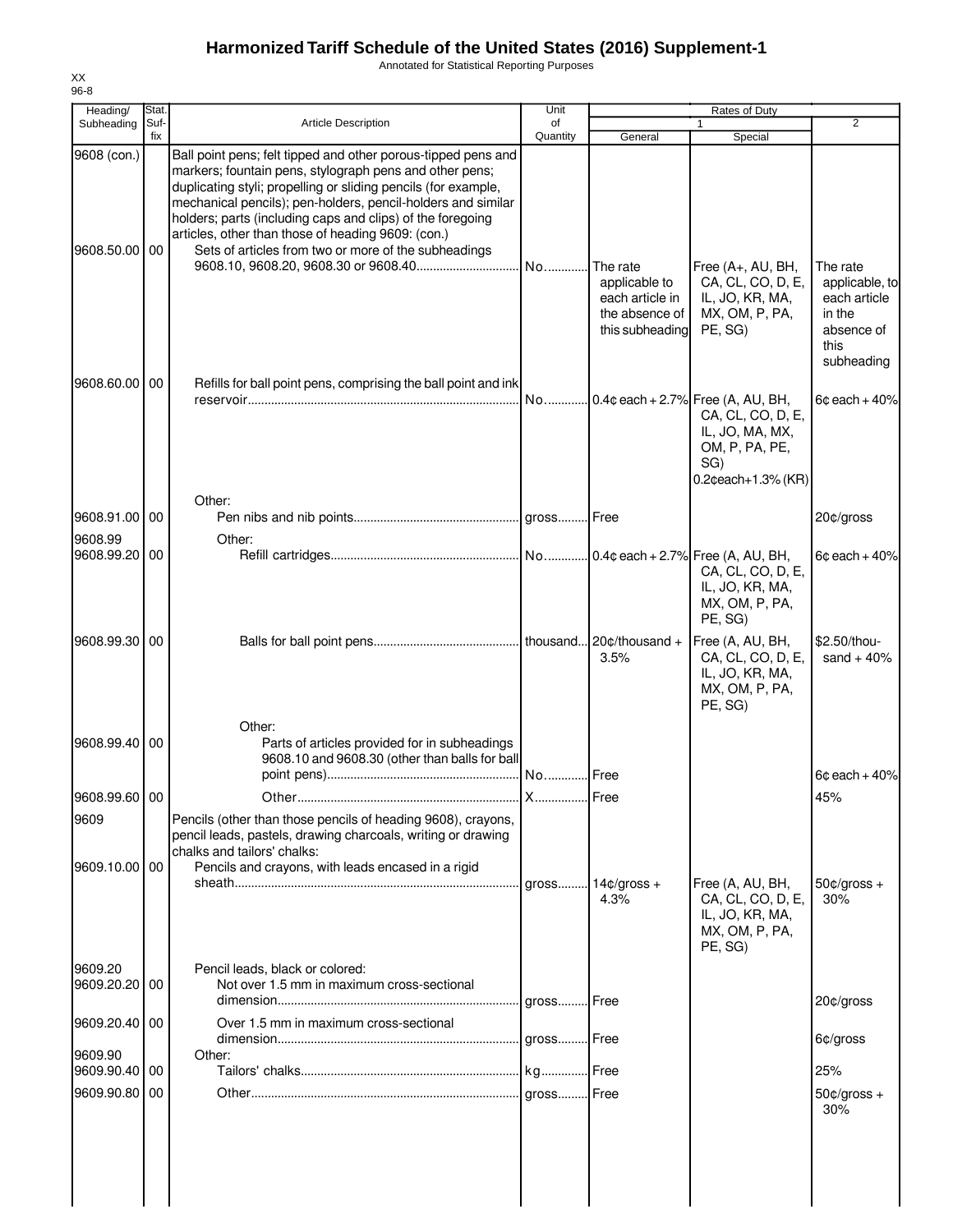Annotated for Statistical Reporting Purposes

| Heading/              | Stat.           |                                                                                                                                                                                                                                                        | Unit           | Rates of Duty |                                                                                                                               |         |
|-----------------------|-----------------|--------------------------------------------------------------------------------------------------------------------------------------------------------------------------------------------------------------------------------------------------------|----------------|---------------|-------------------------------------------------------------------------------------------------------------------------------|---------|
| Subheading            | Suf-<br>fix     | Article Description                                                                                                                                                                                                                                    | of<br>Quantity | General       | $\mathbf{1}$<br>Special                                                                                                       | 2       |
| 9610.00.00            |                 | 00 Slates and boards, with writing or drawing surfaces, whether                                                                                                                                                                                        | <b>X</b>       | .3.5%         | Free (A, AU, BH,                                                                                                              | 33 1/3% |
| 9611.00.00            |                 | 00 Date, sealing or numbering stamps and the like, (including<br>devices for printing or embossing labels), designed for<br>operating in the hand; hand-operated composing sticks and<br>hand printing sets incorporating such composing sticks X 2.7% |                |               | CA, CL, CO, D, E,<br>IL, JO, KR, MA,<br>MX, OM, P, PA,<br>PE, SG)<br>Free (A, AU, BH,<br>CA, CL, CO, D, E,<br>IL, JO, KR, MA, | 80%     |
|                       |                 |                                                                                                                                                                                                                                                        |                |               | MX, OM, P, PA,<br>PE, SG)                                                                                                     |         |
| 9612                  |                 | Typewriter or similar ribbons, inked or otherwise prepared for<br>giving impressions, whether or not on spools or in cartridges;<br>ink pads, whether or not inked, with or without boxes:                                                             |                |               |                                                                                                                               |         |
| 9612.10<br>9612.10.10 |                 | Ribbons:<br>Measuring less than 30 mm in width, permanently put<br>up in plastic or metal cartridges (whether or not<br>containing spools) of a kind used in typewriters,                                                                              |                |               |                                                                                                                               |         |
|                       | 10              | automatic data processing or other machines                                                                                                                                                                                                            | kg             | Free          |                                                                                                                               | 78.5%   |
| 9612.10.90            | 20              |                                                                                                                                                                                                                                                        | ka             | 7.9%          | Free (AU, BH, CA,<br>CL, CO, E <sup>*</sup> , IL, JO,<br>KR, MA, MX, OM,                                                      | 78.5%   |
|                       | 10 <sup>°</sup> |                                                                                                                                                                                                                                                        | kg             |               | P, PA, PE, SG)                                                                                                                |         |
|                       | 30              | Other:<br>Thermal transfer printing ribbons of coated<br>polyethylene terephthalate film                                                                                                                                                               | doz.<br>kg     |               |                                                                                                                               |         |
|                       | 90              |                                                                                                                                                                                                                                                        | doz.<br>kg     |               |                                                                                                                               |         |
| 9612.20.00 00         |                 |                                                                                                                                                                                                                                                        | <b>X</b>       | 3.5%          | Free (A+, AU, BH,<br>CA, CL, CO, D, E,<br>IL, JO, KR, MA,<br>MX, OM, P, PA,<br>PE, SG)                                        | 40%     |
|                       |                 |                                                                                                                                                                                                                                                        |                |               |                                                                                                                               |         |
|                       |                 |                                                                                                                                                                                                                                                        |                |               |                                                                                                                               |         |
|                       |                 |                                                                                                                                                                                                                                                        |                |               |                                                                                                                               |         |
|                       |                 |                                                                                                                                                                                                                                                        |                |               |                                                                                                                               |         |
|                       |                 |                                                                                                                                                                                                                                                        |                |               |                                                                                                                               |         |
|                       |                 |                                                                                                                                                                                                                                                        |                |               |                                                                                                                               |         |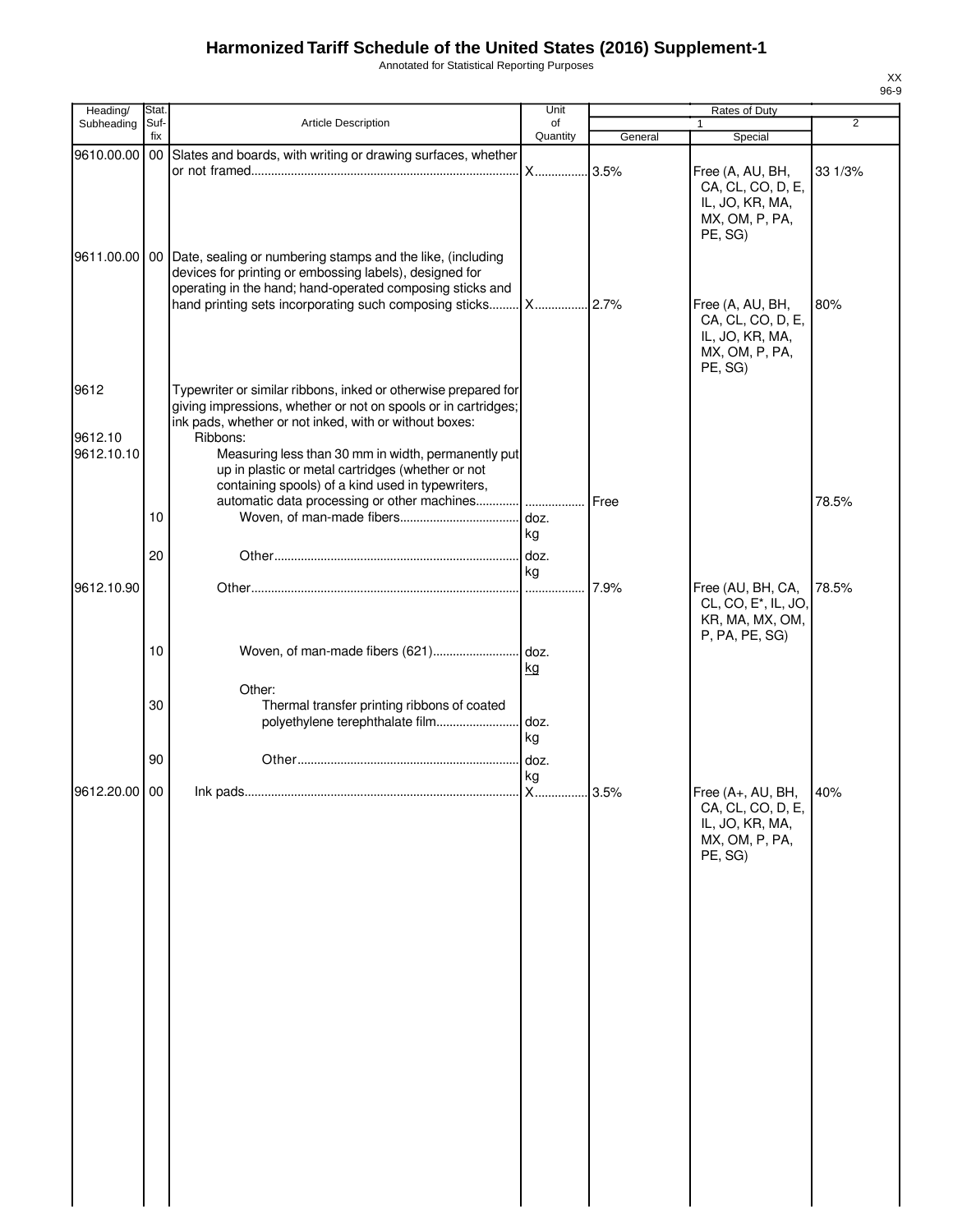Annotated for Statistical Reporting Purposes

| 96-10<br>Heading/        | Stat.    |                                                                                                         | Unit       |         | Rates of Duty                                                                                    |                |
|--------------------------|----------|---------------------------------------------------------------------------------------------------------|------------|---------|--------------------------------------------------------------------------------------------------|----------------|
| Subheading               | Suf-     | <b>Article Description</b>                                                                              | of         |         |                                                                                                  | $\overline{2}$ |
| 9613                     | fix      | Cigarette lighters and other lighters, whether or not mechanical                                        | Quantity   | General | Special                                                                                          |                |
| 9613.10.00 00            |          | or electrical, and parts thereof other than flints and wicks:                                           |            |         | Free (A, AU, BH,<br>CA, CL, CO, D, E,<br>IL, JO, KR, MA,<br>MX, OM, P, PA,                       | 110%           |
| 9613.20.00 00            |          |                                                                                                         |            |         | PE, SG)<br>Free (A, AU, BH,<br>CA, CL, CO, D, E,<br>IL, JO, KR, MA,<br>MX, OM, P, PA,<br>PE, SG) | 110%           |
| 9613.80<br>9613.80.10    |          | Other lighters:                                                                                         |            | 4.8%    | Free (A, AU, BH,<br>CA, CL, CO, D, E,<br>IL, JO, KR, MA,<br>MX, OM, P, PA,<br>PE, SG)            | 60%            |
|                          | 40<br>80 | Other:                                                                                                  |            |         |                                                                                                  |                |
| 9613.80.20               |          |                                                                                                         |            | 3.9%    | Free (A, AU, B, BH, 35%<br>CA, CL, CO, D, E,<br>IL, JO, KR, MA,<br>MX, OM, P, PA,<br>PE, SG)     |                |
|                          | 10<br>90 | Multipurpose lighters, including those used to<br>light charcoal and gas grills and fireplaces          | No.<br>No. |         |                                                                                                  |                |
| 9613.80.40               | 00       | Other:<br>Of precious metal (except silver), of precious<br>or semiprecious stones or of such metal and | No 3.6%    |         | Free (A*, AU, BH,                                                                                | 80%            |
|                          |          |                                                                                                         |            |         | CA, CL, CO, D, E,<br>IL, JO, KR, MA,<br>MX, OM, P, PA,<br>PE, SG)                                |                |
| 9613.80.60 00            |          | Other:<br>Valued not over \$5 per dozen pieces doz 8%                                                   |            |         | Free (A, AU, BH,<br>CA, CL, CO, D, E,<br>IL, JO, KR, MA,<br>MX, OM, P, PA,<br>PE, SG)            | 110%           |
| 9613.80.80               | 00       | Valued over \$5 per dozen pieces                                                                        | . doz      | 9%      | Free (A, AU, BH,<br>CA, CL, CO, D, E,<br>IL, JO, KR, MA,<br>MX, OM, P, PA,<br>PE, SG)            | 110%           |
| 9613.90<br>9613.90.40 00 |          | Parts:                                                                                                  |            | 3.9%    | Free (A, AU, B, BH, 35%<br>CA, CL, CO, D, E,<br>IL, JO, KR, MA,<br>MX, OM, P, PA,<br>PE, SG)     |                |
| 9613.90.80 00            |          |                                                                                                         | $X$        | 8%      | Free (A, AU, BH,<br>CA, CL, CO, D, E,<br>IL, JO, KR, MA,<br>MX, OM, P, PA,<br>PE, SG)            | 110%           |
|                          |          |                                                                                                         |            |         |                                                                                                  |                |

XX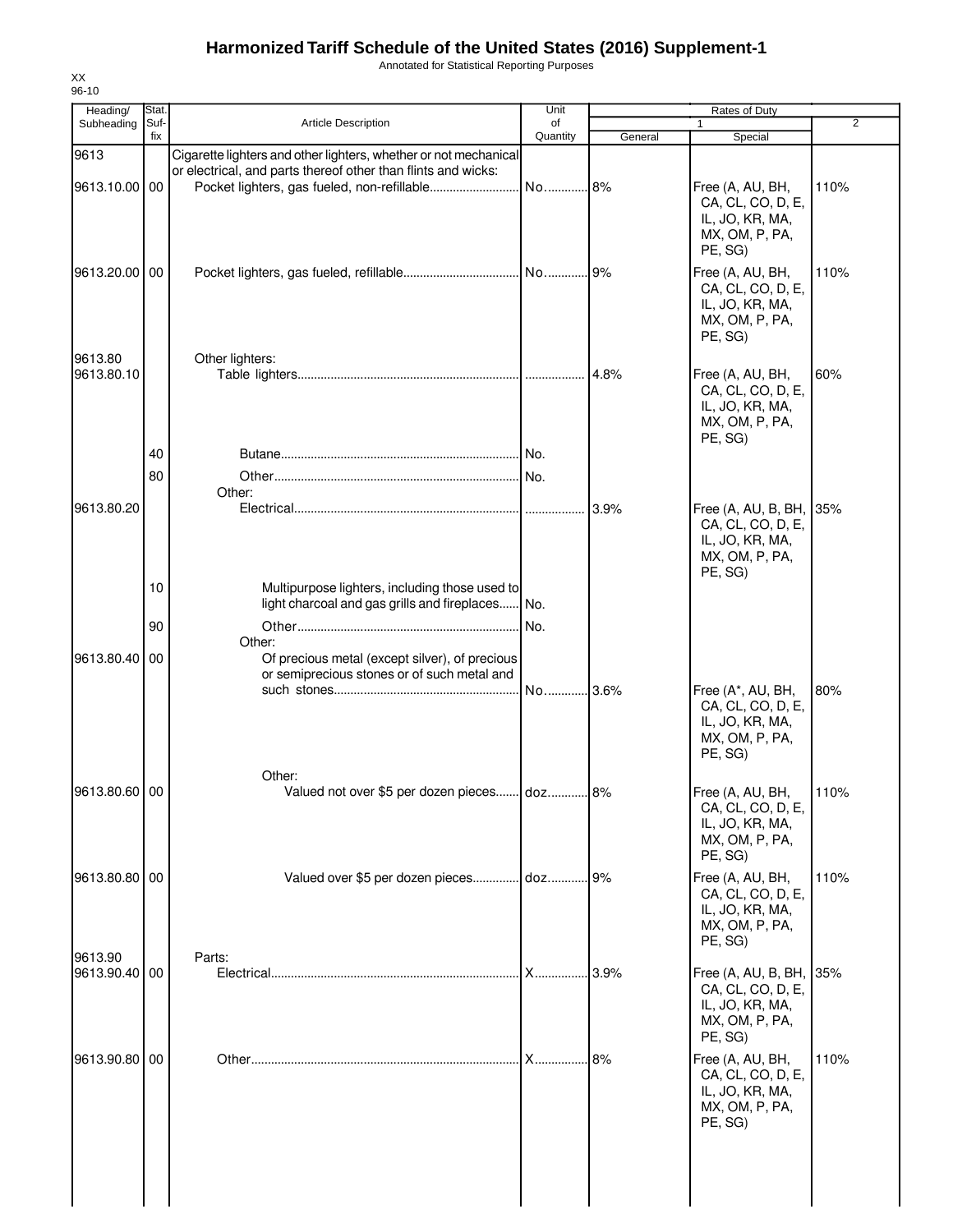Annotated for Statistical Reporting Purposes

| Heading/      | Stat.       |                                                                                                                     | Unit           |                  | Rates of Duty                                                                         | $\overline{2}$   |
|---------------|-------------|---------------------------------------------------------------------------------------------------------------------|----------------|------------------|---------------------------------------------------------------------------------------|------------------|
| Subheading    | Suf-<br>fix | <b>Article Description</b>                                                                                          | of<br>Quantity | General          | Special                                                                               |                  |
| 9614.00       |             | Smoking pipes (including pipe bowls) and cigar or cigarette<br>holders, and parts thereof:<br>Pipes and pipe bowls: |                |                  |                                                                                       |                  |
| 9614.00.21 00 |             | Of wood or root:<br>Roughly shaped blocks of wood or root, for the                                                  |                |                  |                                                                                       | 10%              |
| 9614.00.25 00 |             |                                                                                                                     |                |                  | CA, CL, CO, D, E,<br>IL, JO, KR, MA,<br>MX, OM, P, PA,<br>PE, SG)                     | $5¢$ each + 60%  |
| 9614.00.26 00 |             | Pipes and bowls wholly of clay and pipes with bowls                                                                 |                |                  | Free (A, AU, BH,<br>CA, CL, CO, D, E,<br>IL, JO, KR, MA,<br>MX, OM, P, PA,<br>PE, SG) | 45%              |
| 9614.00.28    |             |                                                                                                                     |                |                  | CA, CL, CO, D, E,<br>IL, JO, KR, MA,<br>MX, OM, P, PA,<br>PE, SG)                     | $5¢$ each + 60%  |
|               | 10          |                                                                                                                     |                |                  |                                                                                       |                  |
|               | 30          |                                                                                                                     |                |                  |                                                                                       |                  |
|               | 90          | Other:                                                                                                              |                |                  |                                                                                       |                  |
| 9614.00.94 00 |             |                                                                                                                     |                |                  | Free (A, AU, BH,<br>CA, CL, CO, D, E,<br>IL, JO, KR, MA,<br>MX, OM, P, PA,<br>PE, SG) | 110%             |
| 9614.00.98    |             |                                                                                                                     |                | $0.5¢$ each + 3% | Free (A, AU, BH,<br>CA, CL, CO, D, E,<br>IL, JO, KR, MA,<br>MX, OM, P, PA,            | $5¢$ each $+60%$ |
|               | 10          |                                                                                                                     |                |                  | PE, SG)                                                                               |                  |
|               | 90          |                                                                                                                     |                |                  |                                                                                       |                  |
|               |             |                                                                                                                     |                |                  |                                                                                       |                  |
|               |             |                                                                                                                     |                |                  |                                                                                       |                  |
|               |             |                                                                                                                     |                |                  |                                                                                       |                  |
|               |             |                                                                                                                     |                |                  |                                                                                       |                  |
|               |             |                                                                                                                     |                |                  |                                                                                       |                  |
|               |             |                                                                                                                     |                |                  |                                                                                       |                  |
|               |             |                                                                                                                     |                |                  |                                                                                       |                  |
|               |             |                                                                                                                     |                |                  |                                                                                       |                  |
|               |             |                                                                                                                     |                |                  |                                                                                       |                  |
|               |             |                                                                                                                     |                |                  |                                                                                       |                  |
|               |             |                                                                                                                     |                |                  |                                                                                       |                  |
|               |             |                                                                                                                     |                |                  |                                                                                       |                  |
|               |             |                                                                                                                     |                |                  |                                                                                       |                  |
|               |             |                                                                                                                     |                |                  |                                                                                       |                  |
|               |             |                                                                                                                     |                |                  |                                                                                       |                  |
|               |             |                                                                                                                     |                |                  |                                                                                       |                  |
|               |             |                                                                                                                     |                |                  |                                                                                       |                  |
|               |             |                                                                                                                     |                |                  |                                                                                       |                  |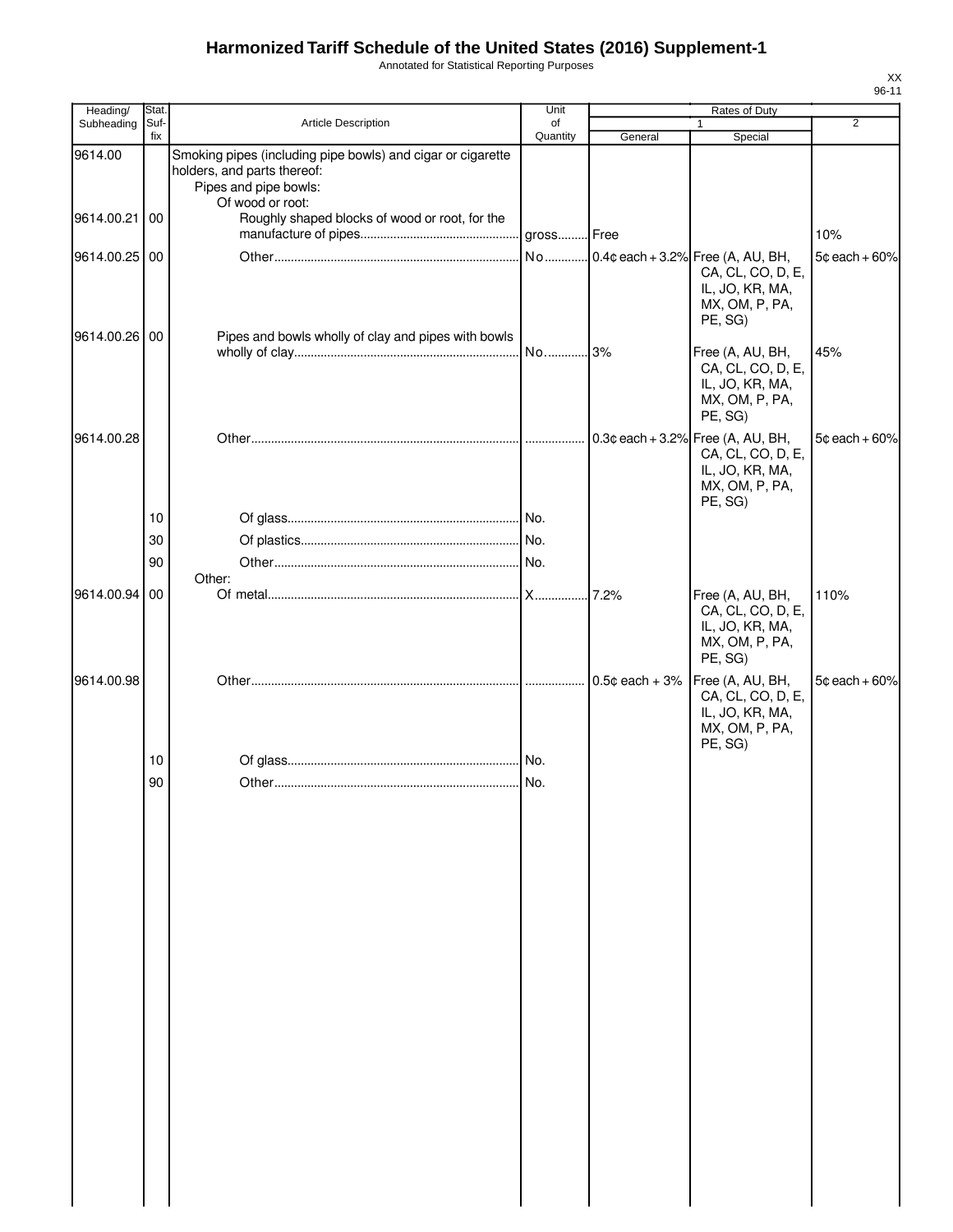Annotated for Statistical Reporting Purposes

| Heading/                 | Stat.       |                                                                                                                                                                                                   | Unit           |                        | Rates of Duty                                                                                  |                        |
|--------------------------|-------------|---------------------------------------------------------------------------------------------------------------------------------------------------------------------------------------------------|----------------|------------------------|------------------------------------------------------------------------------------------------|------------------------|
| Subheading               | Suf-<br>fix | Article Description                                                                                                                                                                               | of<br>Quantity | General                | $\mathbf{1}$<br>Special                                                                        | $\overline{2}$         |
| 9615                     |             | Combs, hair-slides and the like; hairpins, curling pins, curling<br>grips, hair-curlers and the like, other than those of heading<br>8516, and parts thereof:<br>Combs, hair-slides and the like: |                |                        |                                                                                                |                        |
| 9615.11                  |             | Of hard rubber or plastics:<br>Combs:                                                                                                                                                             |                |                        |                                                                                                |                        |
| 9615.11.10 00            |             | Valued not over \$4.50 per gross gross                                                                                                                                                            |                | $14.4¢$ /gross +<br>2% | Free (A, AU, BH,<br>CA, CL, CO, D, E,<br>IL, JO, KR, MA,<br>MX, OM, P, PA,<br>PE, SG)          | $$1.44/gross +$<br>25% |
| 9615.11.20               | 00          | Valued over \$4.50 per gross:                                                                                                                                                                     |                |                        | Free (A, AU, BH,<br>CA, CL, CO, D, E,<br>IL, JO, KR, MA,<br>MX, OM, P, PA,<br>PE, SG)          | 36%                    |
| 9615.11.30 00            |             | Other:                                                                                                                                                                                            |                | 28.8¢/gross +<br>4.6%  | Free (A, AU, BH,<br>CA, CL, CO, D, E,<br>IL, JO, KR, MA,<br>MX, OM, P, PA,<br>PE, SG)          | \$2.88/gross +<br>35%  |
| 9615.11.40 00            |             | Not set with imitation pearls or imitation                                                                                                                                                        |                | .5.3%                  | Free (A, AU, BH,<br>CA, CL, CO, D, E,<br>IL, JO, KR, MA,<br>MX, OM, P, PA,<br>PE, SG)          | 80%                    |
| 9615.11.50 00<br>9615.19 |             | Other:<br>Combs:                                                                                                                                                                                  |                | Free                   |                                                                                                | 110%                   |
| 9615.19.20 00            |             |                                                                                                                                                                                                   |                | 1.3%                   | Free (A, AU, BH,<br>CA, CL, CO, D, E,<br>IL, JO, KR, MA,<br>MX, OM, P, PA,<br>PE, SG)          | $$1.44/gross +$<br>25% |
| 9615.19.40 00            |             |                                                                                                                                                                                                   |                | 4.6%                   | Free (A, AU, BH,<br>CA, CL, CO, D, E,<br>IL, JO, KR, MA,<br>MX, OM, P, PA,<br>PE, SG)          | $$2.88/gross +$<br>35% |
| 9615.19.60 00            |             |                                                                                                                                                                                                   | .              | 11%                    | Free (A, AU, BH,<br>CA, CL, CO, D, E,<br>IL, JO, MA, MX,<br>OM, P, PA, PE,<br>SG)<br>5.5% (KR) | 110%                   |
|                          |             |                                                                                                                                                                                                   |                |                        |                                                                                                |                        |

XX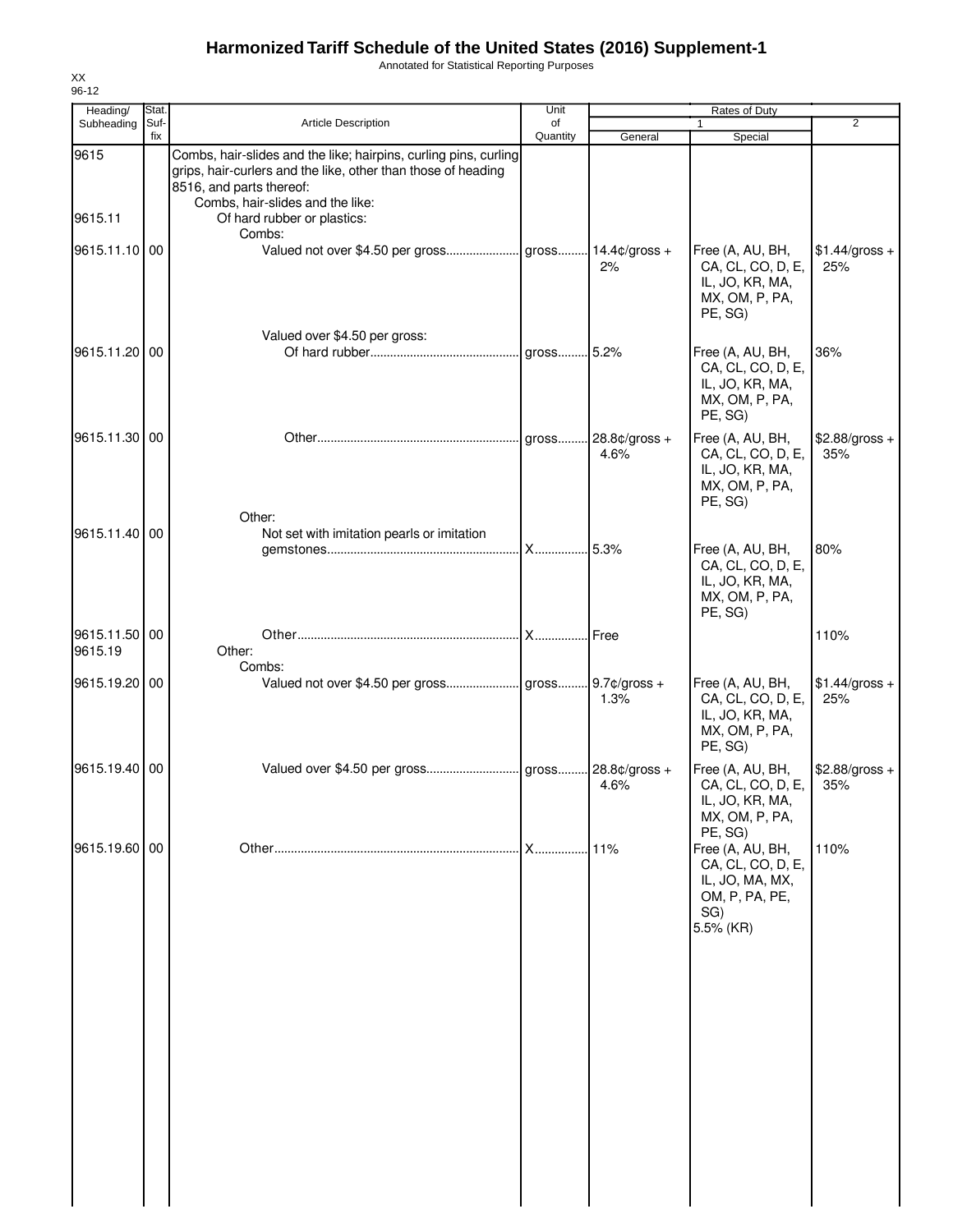Annotated for Statistical Reporting Purposes

| Heading/               | Stat.       |                                                                                                                                                                                | Unit           |         | Rates of Duty                                                                                    |       |
|------------------------|-------------|--------------------------------------------------------------------------------------------------------------------------------------------------------------------------------|----------------|---------|--------------------------------------------------------------------------------------------------|-------|
| Subheading             | Suf-<br>fix | <b>Article Description</b>                                                                                                                                                     | of<br>Quantity | General | $\mathbf{1}$<br>Special                                                                          | 2     |
| 9615 (con.)<br>9615.90 |             | Combs, hair-slides and the like; hairpins, curling pins, curling<br>grips, hair-curlers and the like, other than those of heading<br>8516, and parts thereof: (con.)<br>Other: |                |         |                                                                                                  |       |
| 9615.90.20 00          |             | Nonthermic, nonornamental devices for curling the                                                                                                                              | X 8.1%         |         | Free (A, AU, BH,<br>CA, CL, CO, D, E,<br>IL, JO, KR, MA,<br>MX, OM, P, PA,                       | 45%   |
| 9615.90.30 00          |             |                                                                                                                                                                                |                |         | PE, SG)<br>Free (A, AU, BH,<br>CA, CL, CO, D, E,<br>IL, JO, KR, MA,<br>MX, OM, P, PA,<br>PE, SG) | 35%   |
| 9615.90.40             | 00          | Other:<br>Of rubber or plastics, not set with imitation pearls                                                                                                                 |                |         | Free (A, AU, BH,<br>CA, CL, CO, D, E,                                                            | 80%   |
| 9615.90.60 00          |             |                                                                                                                                                                                |                |         | IL, JO, KR, MA,<br>MX, OM, P, PA,<br>PE, SG)<br>Free (A, AU, BH,                                 | 110%  |
|                        |             |                                                                                                                                                                                |                |         | CA, CL, CO, D, E,<br>IL, JO, MA, MX,<br>OM, P, PA, PE,<br>SG)<br>5.5% (KR)                       |       |
| 9616                   |             | Scent sprayers and similar toilet sprayers, and mounts and<br>heads therefor; powder puffs and pads for the application of<br>cosmetics or toilet preparations:                |                |         |                                                                                                  |       |
| 9616.10.00             | 00          | Scent sprayers and similar toilet sprayers, and mounts                                                                                                                         | X              | Free    |                                                                                                  | 40%   |
| 9616.20.00 00          |             | Powder puffs and pads for the application of cosmetics or                                                                                                                      |                |         | Free (A+, AU, BH,<br>CA, CL, CO, D, E,<br>IL, JO, KR, MA,<br>MX, OM, P, PA,<br>PE, SG)           | 78.5% |
| 9617.00                |             | Vacuum flasks and other vacuum vessels, complete with cases;<br>parts thereof other than glass inners:<br>Vessels:                                                             |                |         |                                                                                                  |       |
| 9617.00.10 00          |             |                                                                                                                                                                                |                |         | Free (A, AU, BH,<br>CA, CL, CO, D, E,<br>IL, JO, KR, MA,<br>MX, OM, P, PA,<br>PE, SG)            | 55.5% |
| 9617.00.30 00          |             | Having a capacity exceeding 1 liter but not exceeding                                                                                                                          | No             | 6.9%    | Free (A, AU, BH,<br>CA, CL, CO, D, E,<br>IL, JO, KR, MA,<br>MX, OM, P, PA,<br>PE, SG)            | 52%   |
| 9617.00.40 00          |             |                                                                                                                                                                                |                | 6.9%    | Free (A, AU, BH,<br>CA, CL, CO, D, E,<br>IL, JO, KR, MA,<br>MX, OM, P, PA,<br>PE, SG)            | 51%   |
|                        |             |                                                                                                                                                                                |                |         |                                                                                                  |       |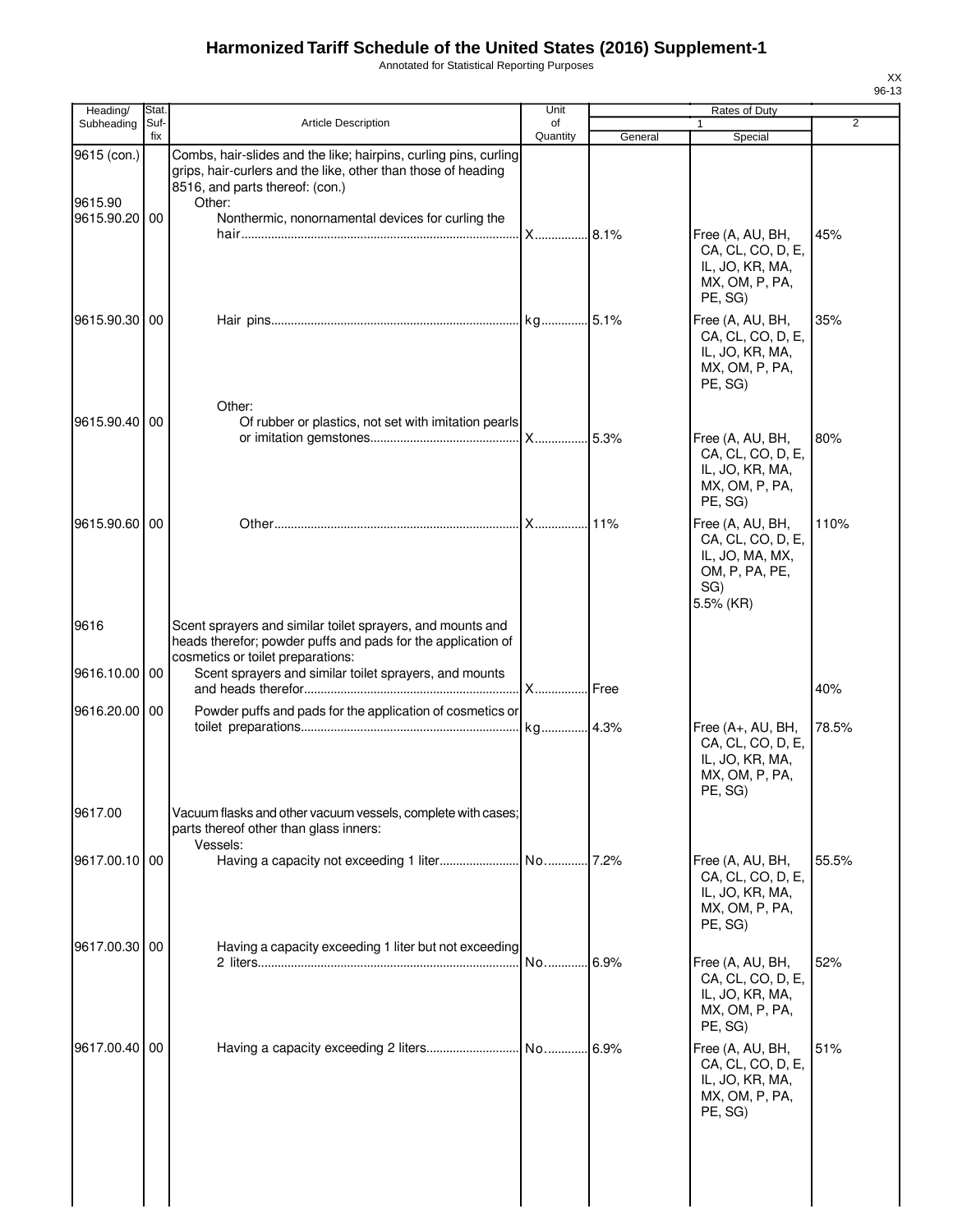Annotated for Statistical Reporting Purposes

| Heading/<br>Subheading | Stat. |                                                              | Unit           | Rates of Duty |                                       |                |  |
|------------------------|-------|--------------------------------------------------------------|----------------|---------------|---------------------------------------|----------------|--|
|                        | Suf-  | Article Description                                          | of<br>Quantity |               | $\mathbf{1}$                          | $\overline{2}$ |  |
|                        | fix   |                                                              |                | General       | Special                               |                |  |
| 9617.00                |       | Vacuum flasks and other vacuum vessels, complete with cases; |                |               |                                       |                |  |
| (con.)                 |       | parts thereof other than glass inners: (con.)                |                |               |                                       |                |  |
| 9617.00.60 00          |       |                                                              |                |               | Free (A, AU, BH,<br>CA, CL, CO, D, E, | 55%            |  |
|                        |       |                                                              |                |               |                                       |                |  |
|                        |       |                                                              |                |               |                                       |                |  |
|                        |       |                                                              |                |               | IL, JO, KR, MA,                       |                |  |
|                        |       |                                                              |                |               | MX, OM, P, PA,                        |                |  |
|                        |       |                                                              |                |               | PE, SG)                               |                |  |
|                        |       |                                                              |                |               |                                       |                |  |
|                        |       |                                                              |                |               |                                       |                |  |
|                        |       |                                                              |                |               |                                       |                |  |
|                        |       |                                                              |                |               |                                       |                |  |
|                        |       |                                                              |                |               |                                       |                |  |
|                        |       |                                                              |                |               |                                       |                |  |
|                        |       |                                                              |                |               |                                       |                |  |
|                        |       |                                                              |                |               |                                       |                |  |
|                        |       |                                                              |                |               |                                       |                |  |
|                        |       |                                                              |                |               |                                       |                |  |
|                        |       |                                                              |                |               |                                       |                |  |
|                        |       |                                                              |                |               |                                       |                |  |
|                        |       |                                                              |                |               |                                       |                |  |
|                        |       |                                                              |                |               |                                       |                |  |
|                        |       |                                                              |                |               |                                       |                |  |
|                        |       |                                                              |                |               |                                       |                |  |
|                        |       |                                                              |                |               |                                       |                |  |
|                        |       |                                                              |                |               |                                       |                |  |
|                        |       |                                                              |                |               |                                       |                |  |
|                        |       |                                                              |                |               |                                       |                |  |
|                        |       |                                                              |                |               |                                       |                |  |
|                        |       |                                                              |                |               |                                       |                |  |
|                        |       |                                                              |                |               |                                       |                |  |
|                        |       |                                                              |                |               |                                       |                |  |
|                        |       |                                                              |                |               |                                       |                |  |
|                        |       |                                                              |                |               |                                       |                |  |
|                        |       |                                                              |                |               |                                       |                |  |
|                        |       |                                                              |                |               |                                       |                |  |
|                        |       |                                                              |                |               |                                       |                |  |
|                        |       |                                                              |                |               |                                       |                |  |
|                        |       |                                                              |                |               |                                       |                |  |
|                        |       |                                                              |                |               |                                       |                |  |
|                        |       |                                                              |                |               |                                       |                |  |
|                        |       |                                                              |                |               |                                       |                |  |
|                        |       |                                                              |                |               |                                       |                |  |
|                        |       |                                                              |                |               |                                       |                |  |
|                        |       |                                                              |                |               |                                       |                |  |
|                        |       |                                                              |                |               |                                       |                |  |
|                        |       |                                                              |                |               |                                       |                |  |
|                        |       |                                                              |                |               |                                       |                |  |
|                        |       |                                                              |                |               |                                       |                |  |
|                        |       |                                                              |                |               |                                       |                |  |
|                        |       |                                                              |                |               |                                       |                |  |
|                        |       |                                                              |                |               |                                       |                |  |
|                        |       |                                                              |                |               |                                       |                |  |
|                        |       |                                                              |                |               |                                       |                |  |
|                        |       |                                                              |                |               |                                       |                |  |
|                        |       |                                                              |                |               |                                       |                |  |
|                        |       |                                                              |                |               |                                       |                |  |
|                        |       |                                                              |                |               |                                       |                |  |
|                        |       |                                                              |                |               |                                       |                |  |
|                        |       |                                                              |                |               |                                       |                |  |
|                        |       |                                                              |                |               |                                       |                |  |
|                        |       |                                                              |                |               |                                       |                |  |
|                        |       |                                                              |                |               |                                       |                |  |
|                        |       |                                                              |                |               |                                       |                |  |
|                        |       |                                                              |                |               |                                       |                |  |
|                        |       |                                                              |                |               |                                       |                |  |
|                        |       |                                                              |                |               |                                       |                |  |
|                        |       |                                                              |                |               |                                       |                |  |
|                        |       |                                                              |                |               |                                       |                |  |
|                        |       |                                                              |                |               |                                       |                |  |
|                        |       |                                                              |                |               |                                       |                |  |
|                        |       |                                                              |                |               |                                       |                |  |
|                        |       |                                                              |                |               |                                       |                |  |
|                        |       |                                                              |                |               |                                       |                |  |
|                        |       |                                                              |                |               |                                       |                |  |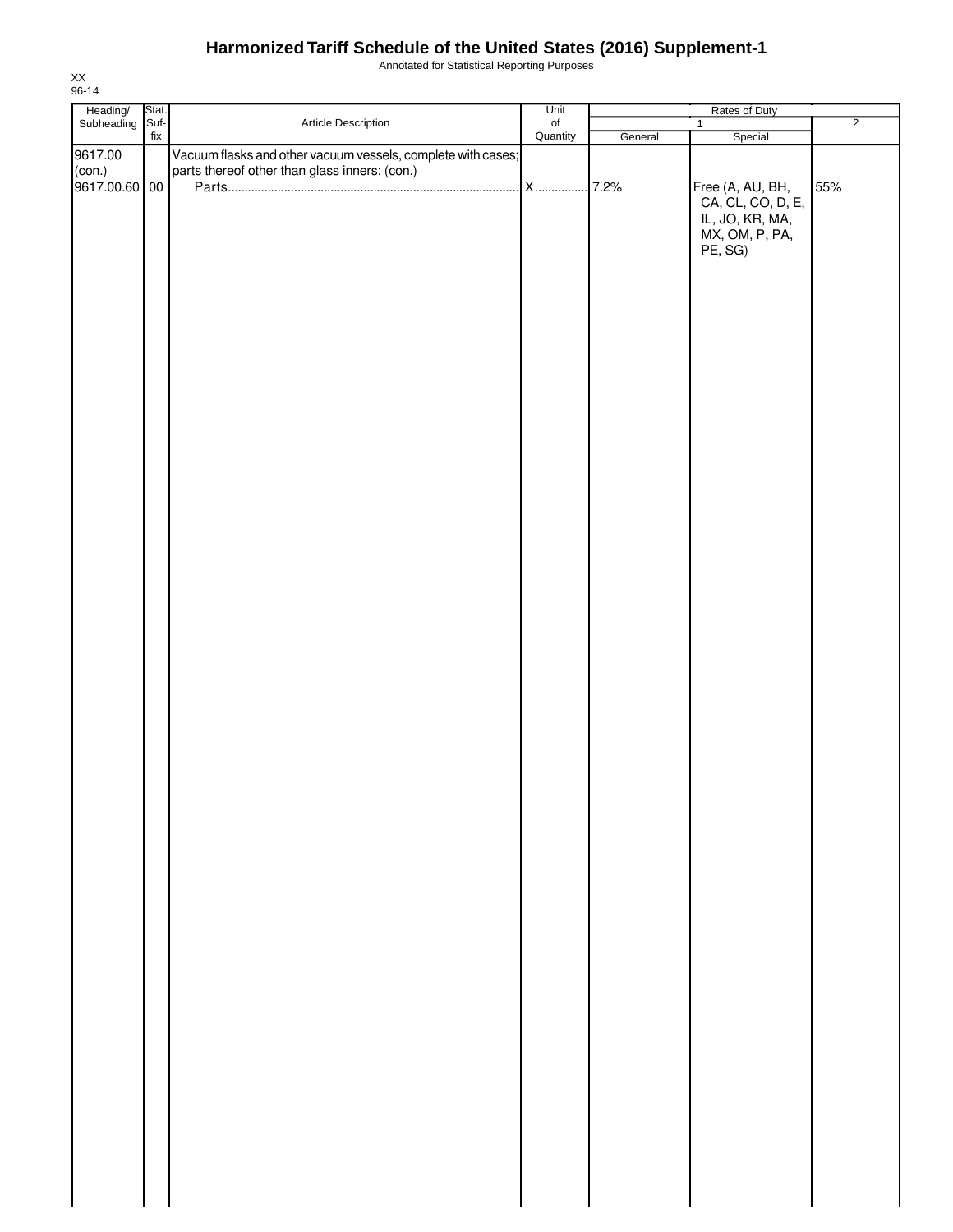Annotated for Statistical Reporting Purposes

| i uiposco     |         |                                                                                            |                | XX    |
|---------------|---------|--------------------------------------------------------------------------------------------|----------------|-------|
|               |         |                                                                                            |                | 96-15 |
| Unit          |         |                                                                                            |                |       |
| of<br>Jantity | General | 1<br>Special                                                                               | $\overline{2}$ |       |
|               |         |                                                                                            |                |       |
|               | 4.4%    | Free (A, AU, BH,<br>CA, CL, CO, D, E,<br>IL, JO, KR, MA,<br>MX, OM, P, PA,<br>PE, SG)      | 56%            |       |
|               | 5%      | Free (A, AU, BH,<br>CA, CL, CO, D, E,<br>IL, JO, KR, MA,<br>MX, OM, P, PA,<br>PE, SG)      | 25%            |       |
|               | Free    |                                                                                            | 30%            |       |
|               |         |                                                                                            |                |       |
|               | Free    |                                                                                            | 35%            |       |
|               | 3.6%    | Free (AU, BH, CA,<br>CL, CO, IL, JO,<br>KR, MA, MX, OM,<br>P, PA, PE, SG)                  | 40%            |       |
|               | 6.3%    | Free (AU, BH, CA,<br>CL, CO, E <sup>*</sup> , IL, JO,<br>KR, MA, MX, OM,<br>P, PA, PE, SG) | 74%            |       |
|               |         |                                                                                            |                |       |

| Heading/      | Stat.       |                                                               | Unit           |         | Rates of Duty                                                                              |                |
|---------------|-------------|---------------------------------------------------------------|----------------|---------|--------------------------------------------------------------------------------------------|----------------|
| Subheading    | Suf-<br>fix | Article Description                                           | of<br>Quantity | General | 1                                                                                          | $\overline{2}$ |
|               |             | Tailors' dummies and other mannequins; automatons and other   |                |         | Special                                                                                    |                |
| 9618.00.00 00 |             |                                                               |                | .4.4%   | Free (A, AU, BH,<br>CA, CL, CO, D, E,<br>IL, JO, KR, MA,<br>MX, OM, P, PA,<br>PE, SG)      | 56%            |
| 9619.00       |             | Sanitary towels (pads) and tampons, diapers and diaper liners |                |         |                                                                                            |                |
| 9619.00.05 00 |             | for babies and similar articles, of any material:             |                |         | Free (A, AU, BH,<br>CA, CL, CO, D, E,<br>IL, JO, KR, MA,<br>MX, OM, P, PA,<br>PE, SG)      | 25%            |
|               |             |                                                               |                |         |                                                                                            |                |
| 9619.00.11 00 |             |                                                               |                |         |                                                                                            | 30%            |
| 9619.00.15    | 10          | Of paper, cellulose wadding or webs of cellulose fibers       |                | Free    |                                                                                            | 35%            |
|               | 30          |                                                               |                |         |                                                                                            |                |
|               | 60          |                                                               |                |         |                                                                                            |                |
|               |             | Of textile wadding:                                           |                |         |                                                                                            |                |
| 9619.00.21    | 00          |                                                               |                |         | Free (AU, BH, CA,<br>CL, CO, IL, JO,<br>KR, MA, MX, OM,<br>P, PA, PE, SG)                  | 40%            |
| 9619.00.25 00 |             |                                                               |                |         | Free (AU, BH, CA,<br>CL, CO, E <sup>*</sup> , IL, JO,<br>KR, MA, MX, OM,<br>P, PA, PE, SG) | 74%            |
|               |             |                                                               |                |         |                                                                                            |                |
|               |             |                                                               |                |         |                                                                                            |                |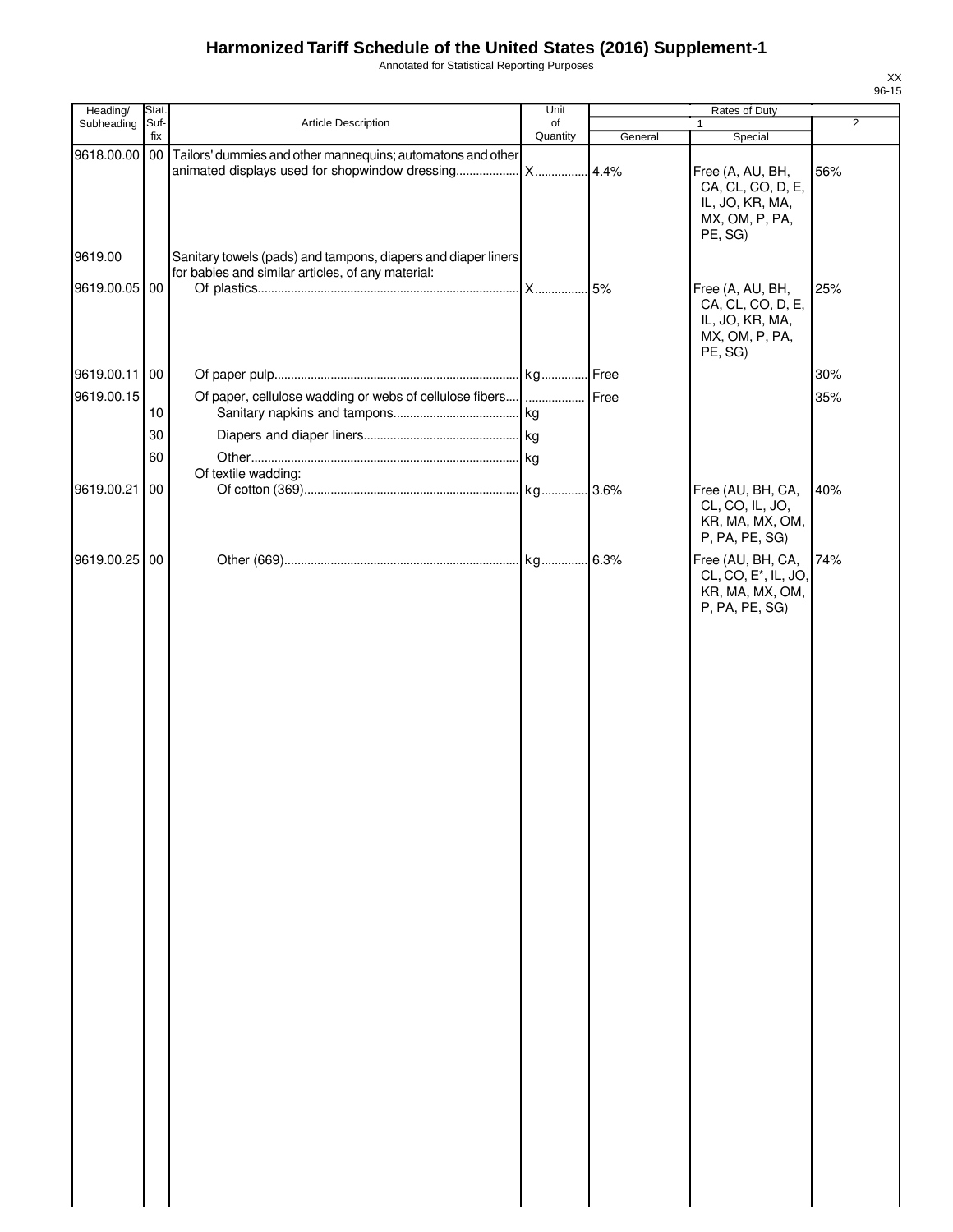Annotated for Statistical Reporting Purposes

| Heading/<br>Subheading | Stat.<br>Suf- | Article Description                                                                                                                                                            | Unit<br>of |         | Rates of Duty<br>$\mathbf{1}$                                                 | $\overline{2}$ |
|------------------------|---------------|--------------------------------------------------------------------------------------------------------------------------------------------------------------------------------|------------|---------|-------------------------------------------------------------------------------|----------------|
|                        | fix           |                                                                                                                                                                                | Quantity   | General | Special                                                                       |                |
| 9619.00<br>(con.)      |               | Sanitary towels (pads) and tampons, diapers and diaper liners<br>for babies and similar articles, of any material: (con.)<br>Diapers of other textile materials:<br>Of cotton: |            |         |                                                                               |                |
| 9619.00.31             | 00            | Of knitted or crocheted textile fabric (239) doz 8.1%                                                                                                                          | kg         |         | Free (AU, BH, CA,<br>CL, CO, IL, JO,<br>KR, MA, MX, OM,<br>P, PA, PE, SG)     | 90%            |
| 9619.00.33 00          |               |                                                                                                                                                                                | kg         |         | Free (AU, BH, CA,<br>CL, CO, IL, JO,<br>KR, MA, MX, OM,<br>P, PA, PE, SG)     | 90%            |
| 9619.00.41 00          |               |                                                                                                                                                                                | kg         |         | Free (AU, BH, CA,<br>CL, CO, IL, JO,<br>KR, MA, MX, OM,<br>P, PA, PE, SG)     | 90%            |
| 9619.00.43 00          |               |                                                                                                                                                                                | kg         |         | Free (AU, BH, CA,<br>CL, CO, IL, JO,<br>KR, MA, MX, OM,<br>P, PA, PE, SG)     | 90%            |
| 9619.00.46 00          |               | Of other textile fibers:                                                                                                                                                       | kg         |         | Free (AU, BH, CA,<br>CL, CO, E*, IL, JO,<br>KR, MA, MX, OM,<br>P, PA, PE, SG) | 60%            |
| 9619.00.48 00          |               |                                                                                                                                                                                | kg         |         | Free (AU, BH, CA,<br>CL, CO, E, IL, JO,<br>KR, MA, MX, OM,<br>P, PA, PE, SG)  | 35%            |
|                        |               |                                                                                                                                                                                |            |         |                                                                               |                |
|                        |               |                                                                                                                                                                                |            |         |                                                                               |                |
|                        |               |                                                                                                                                                                                |            |         |                                                                               |                |
|                        |               |                                                                                                                                                                                |            |         |                                                                               |                |
|                        |               |                                                                                                                                                                                |            |         |                                                                               |                |
|                        |               |                                                                                                                                                                                |            |         |                                                                               |                |
|                        |               |                                                                                                                                                                                |            |         |                                                                               |                |

XX